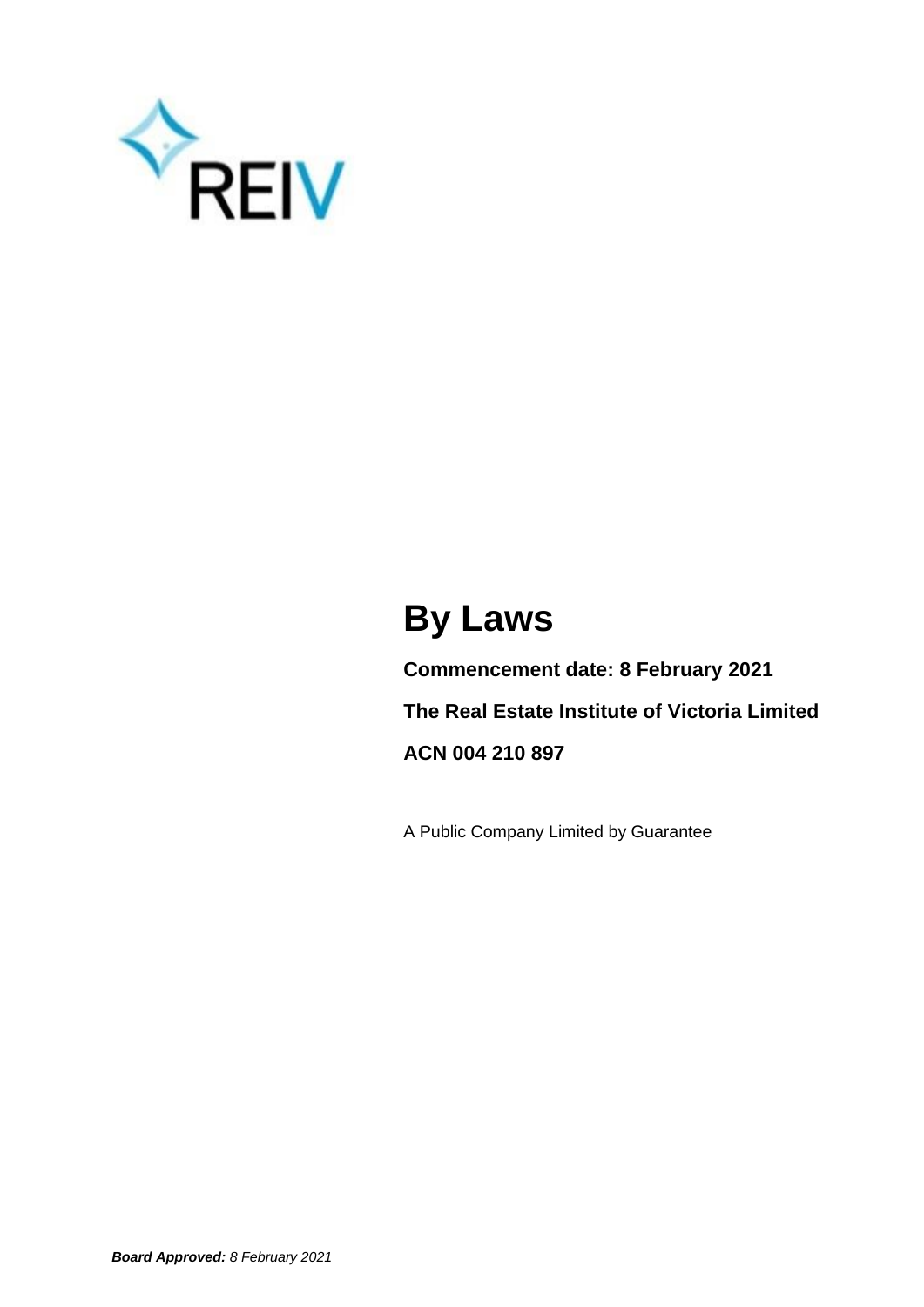

**The Real Estate Institute of Victoria Limited**

#### **ACN 004 210 897**

**By Laws**

# **Table of Contents**

|                | <b>Section</b>    | <b>Title</b>                                              | Page           |
|----------------|-------------------|-----------------------------------------------------------|----------------|
| 1              |                   | Definitions and Interpretation                            | 1              |
| $\overline{2}$ |                   | <b>Membership Classes</b>                                 | 6              |
|                | 2.1               | Office Members - Real Estate Agencies                     | 6              |
|                | $2.2\overline{ }$ | Office Members - Owners Corporation Managers              | 6              |
|                | 2.3               | Office Members - Valuation Businesses                     | 6              |
|                | 2.4               | Sole Traders                                              | $\overline{7}$ |
|                | 2.5               | Office Members - General Eligibility Requirements         | $\overline{7}$ |
|                | 2.6               | <b>Licensed Members</b>                                   | $\overline{7}$ |
|                | 2.7               | <b>Representative Members</b>                             | 8              |
|                | 2.8               | <b>Honorary Life Members</b>                              | 8              |
|                | 2.9               | <b>Non-Practising Members</b>                             | 9              |
|                | 2.10              | <b>Student Members</b>                                    | 9              |
|                |                   |                                                           |                |
| 3              |                   | General Eligibility for Membership and Member Obligations | 10             |
| 4              |                   | Applications for Membership                               | 12             |
| 5              |                   | <b>Register of Members</b>                                | 13             |
| 6              |                   | Service Information                                       | 13             |
| 7              |                   | <b>Continuing Professional Development</b>                | 14             |
| 8              |                   | <b>Affiliates</b>                                         | 15             |
| 9              |                   | <b>Divisions</b>                                          | 16             |
| 10             |                   | Chapters                                                  | 22             |
| 11             |                   | Past Presidents' Council                                  | 25             |
| 12             |                   | Members' Council                                          | 26             |
| 13             |                   | Elections                                                 | 28             |
| 14             |                   | Discipline and Member Disputes                            | 32             |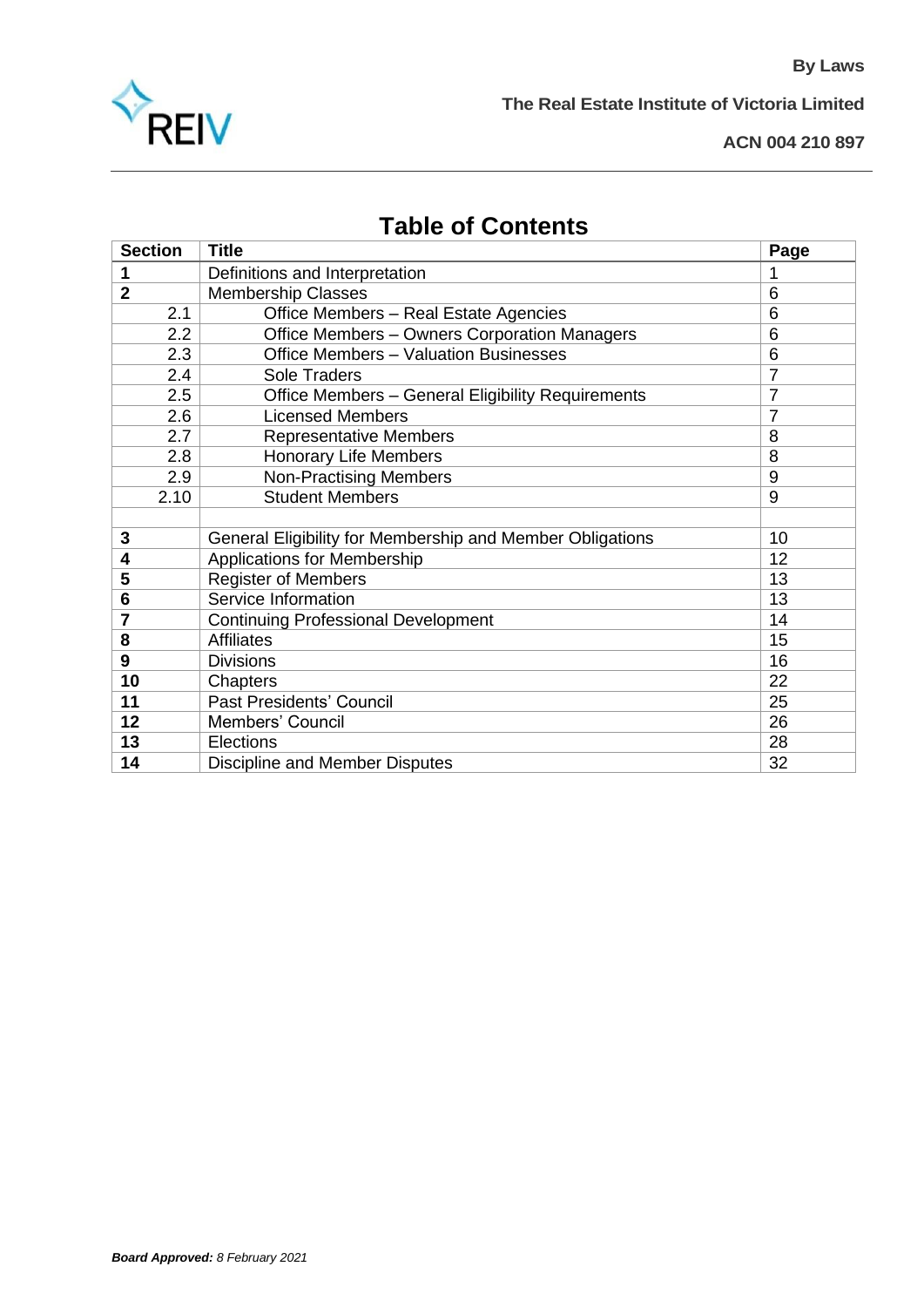

# **1 Definitions and Interpretation**

#### **1.1 Definitions**

In these By Laws, unless there is something in the subject or context which is inconsistent:

**Accreditation** means the formal recognition of the achievement by a Member of higher standards as prescribed by the Institute.

**Act** means the Estate Agents Act 1980 (Vic) and any regulations made thereunder.

**Affiliate** means a Person permitted by the Board to be an affiliate of the Institute pursuant to clause 5(a) of the Constitution.

**Agent's Representative** means an agent's representative as defined in the Act.

**Annual General Meeting** means the General Meeting to be held in accordance with clause 7.3 of the Constitution.

**Applicant** means a Person who wishes to apply for membership.

**Application for Membership** means the form, the contents of which may be determined by the Board from time to time, which is to be used by an Applicant.

**Board** means the Board of Directors of the Institute.

**Business Leadership** means the leadership of the business including Directors, Officers, Officers in Effective Control, Chief Executive Officer, Partners all as appropriate to the business

**By Laws** means by laws made by the Directors from time to time pursuant to clause 8.8(e) of the Constitution.

**Chapter** means a chapter established in accordance with clause 12 of the Constitution.

**Chapter Member** means a member of a Chapter.

**Chapter Committee** means the committee appointed by the Board under clause 12.3(a) of the Constitution.

**Chief Executive Officer** means the person appointed by the Board to be the chief administrative officer of the Institute, whether or not given the title of chief executive officer.

**Code of Conduct** means any code of conduct, rules and regulations made or adopted by the Board from time to time pursuant to clause 8.8(e) of the Constitution.

**Commencement Date** means the date on which these By Laws are approved by the Board.

**Connected Office Member** means an Office Member in which a Licensed Member and/or a Representative Member is part of the business structure.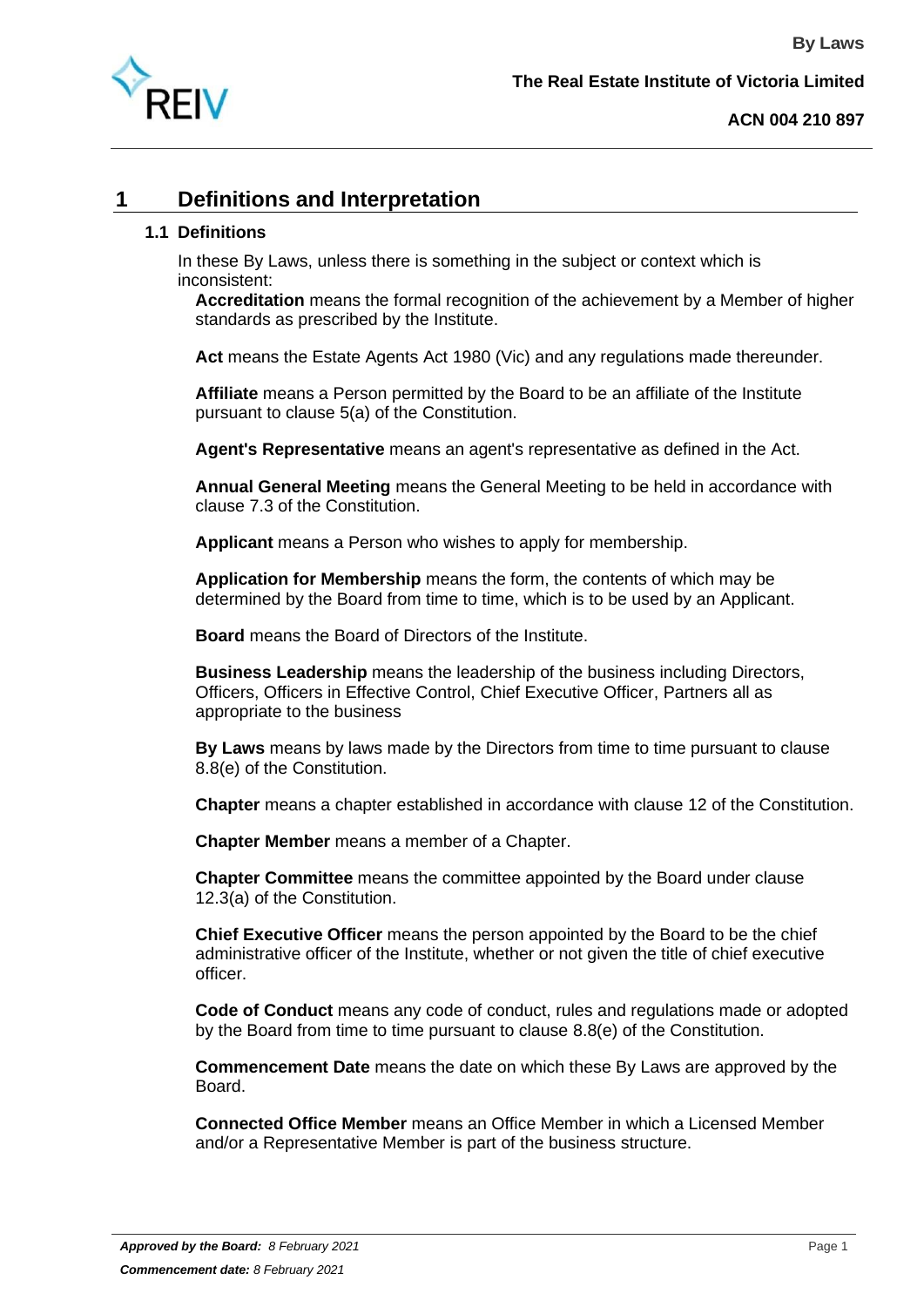

**Connected Licensed Member** means a Licensed Member who is part of the business leadership of an Office Member.

**Connected Representative Member** means a Representative Member who is part of the business leadership of an Office Member.

**Corporations Act** means the Corporations Act 2001.

**CPD** means continuing professional development as required by the Board.

**Delegate** means a delegate to the Members' Council appointed or elected in accordance with the Constitution.

**Director** means a director as defined in the Corporations Act 2001

**Disciplinary Committee** means the committee established by the Board in accordance with clauses 8.8(b)(ii) and 8.8(b)(vii) of the Constitution.

**Dispute** means any difference, disagreement or dissension arising out of any question or matter which in the opinion of the Board relates to the receipt, payment, sharing, division, reimbursement, distribution or disposition of or other interest in, any remuneration whether by way of commission or otherwise or any costs, charges or expenses or any other money related thereto or with respect to any duties, obligations, rights or entitlements otherwise pertaining thereto.

**Division** means a division established in accordance with clause 11 of the Constitution.

**Division Member** means a member of a Division.

**Division Committee** means a committee elected in accordance with clause 11.3(a) of the Constitution.

**Estate Agent** means an estate agent as defined in the Act.

**Financial Member** means a Member who has paid by the relevant due date the Membership Fees and all other sums owed by that Member to the Institute.

**General Meeting** means a general meeting of the Members conducted in accordance with the Corporations Act and clause 7 of the Constitution.

**Honorary Life Member** means an individual member granted honorary life membership of the Institute pursuant to the By Laws and whose membership has not been terminated.

**Institute** means the entity whose name upon the adoption of the Constitution was THE REAL ESTATE INSTITUTE OF VICTORIA LIMITED ACN 004 210 897 and shall be taken to mean the same entity by whatever name from time to time it may be called.

**Licensed Corporation** means a corporation holding an estate agent's licence under the Act.

**Licensed Member** means a Person admitted to membership of the Institute as a Licensed Member under the By Laws and whose membership has not been terminated.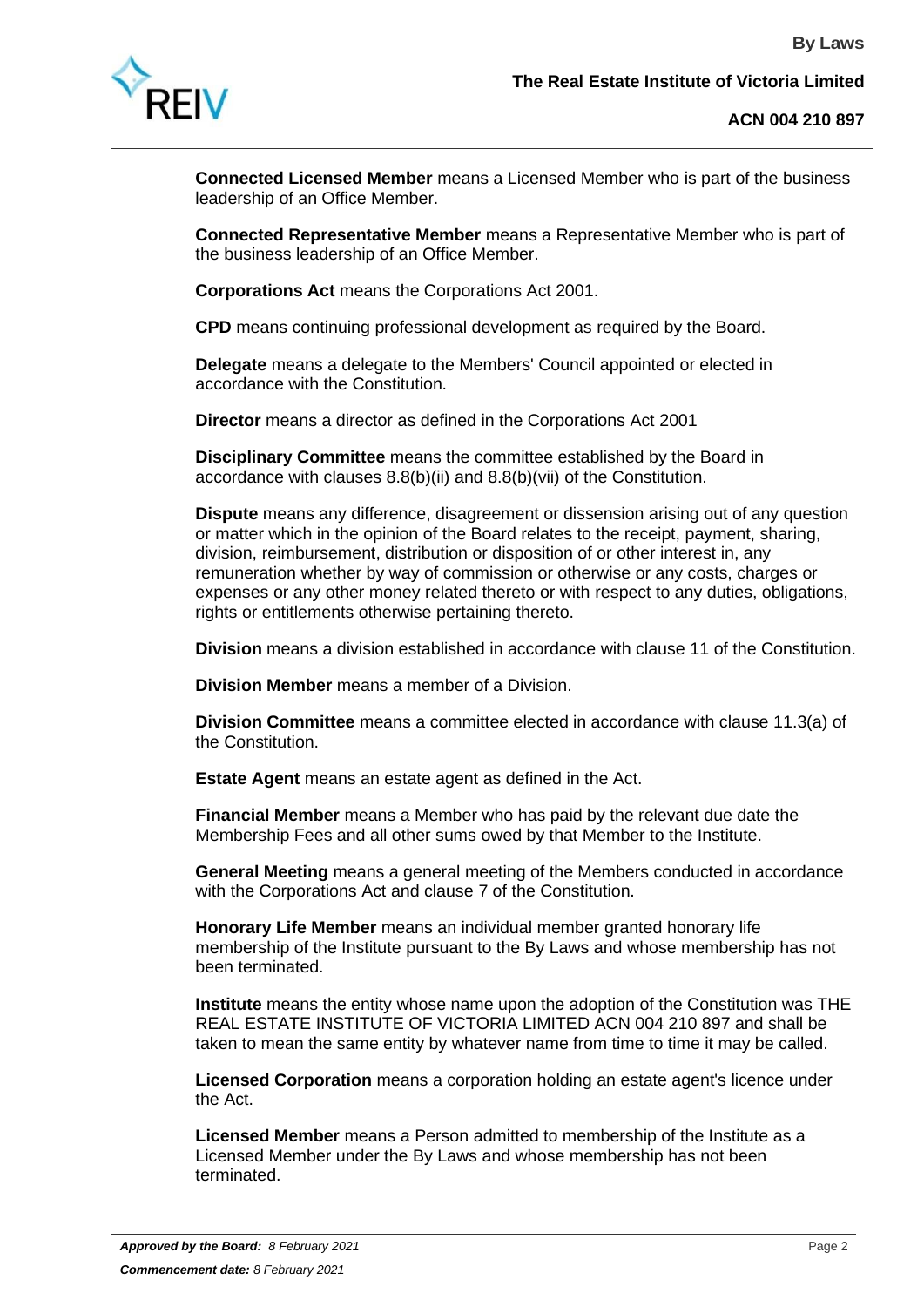

**Member** means a Person whose name is entered in the Register as a member of the Institute.

**Members' Council** means the council established in accordance with clause 14 of the Constitution.

**Member's Guarantee** means the guarantee of an amount not exceeding \$2.00 to defray such liabilities and expenses of the Institute upon its winding up or dissolution.

**Membership Fees** means the fees payable by Members on an annual basis as determined by the Board from time to time.

**Non-Practising Member** means a person admitted as a non-practising member of the Institute pursuant to the By Laws and whose membership has not been terminated.

**Objects** means the objects for which the Institute was established as described in clause 2 of the Constitution.

**Office Member** means a Person admitted to membership of the Institute as an Office Member under the By Laws and whose membership has not been terminated.

**Officer** means an officer as defined by the Corporations Act 2001.

**Owners Corporation Manager** means an Owners Corporation Manager as defined in the Owners Corporation Act 2006

**Past President** means a person who was previously a President.

**Past Presidents' Council** means the council established in accordance with clause 13 of the Constitution.

**Person** means a natural person or a registered company, corporation or incorporated association.

**President** means the president of the Institute for the time being elected by the Board in accordance with clause 10.1 of the Constitution.

**Professional Indemnity Insurance Policy** means a contract of insurance that in whole or in part indemnifies a person against civil liability, including liability for costs, arising from the conduct of real estate agency and other associated real estate professional services.

**Provisional Member** means an applicant for membership referred to in clause 3.3(d) of the Constitution and in the By Laws.

**Register** means the register of Members as defined by the Corporations Act.

**Related Body Corporate** has the meaning set out in section 9 of the Corporations Act.

**Representative Member** means a Member admitted to membership of the Institute as a Representative Member under the By Laws and whose membership has not been terminated.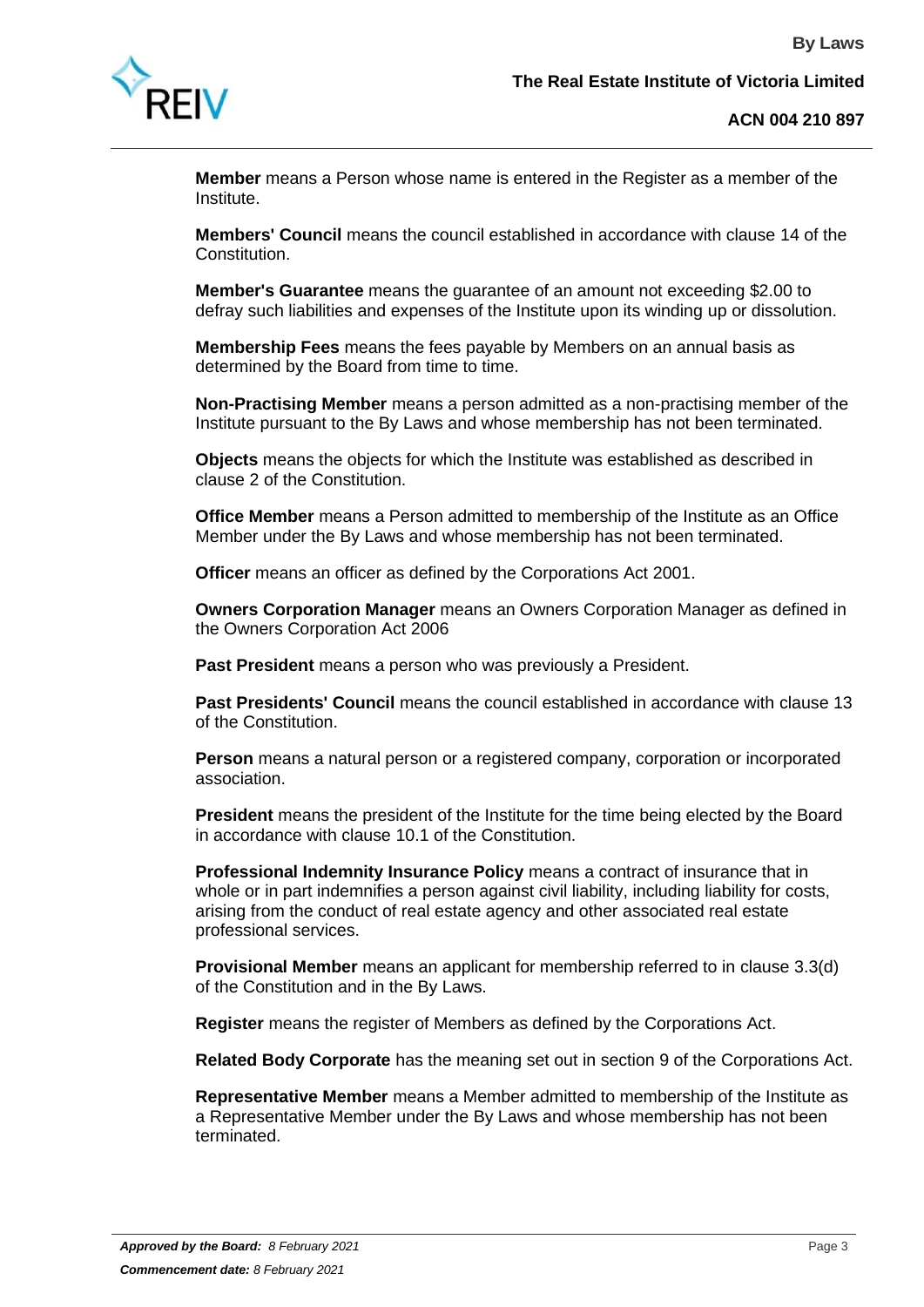

**Returning Officer** means the Chief Executive Officer unless otherwise determined by the Board.

**Secretary** means the secretary of the Institute as appointed by the Board, and if there are joint secretaries, any one or more of such joint secretaries.

**Senior Vice President** means the senior vice president of the Institute for the time being elected by the Board in accordance with clause 10.1 of the Constitution.

**Service Address** means the address nominated by a Member for the purpose of receiving notices from the Institute.

**Special Resolution** has the meaning given to in section 9 of the Corporations Act.

**Student Member** means a person admitted as a Student Member of the Institute pursuant to the By Laws and whose membership has not been terminated.

**Unfinancial Member** means a Member who is in default of a financial obligation (including the payment by the due date of Membership Fees) to the Institute.

**Valuer** means a person with an appropriate professional qualification in valuation or appraisal.

**Vice President** means the vice president of the Institute for the time being elected by the Board in accordance with clause 10.1 of the Constitution.

**Voting Member** means a Member who has been granted membership of a class of membership which confers an entitlement to vote at a general meeting and is not an Unfinancial Member.

**Zone** means the metropolitan, regional or other geographical zone to which Divisions are allocated by the Board.

#### **1.2 Interpretation**

Unless there is something in the subject or context which is inconsistent:

- (a) the singular includes the plural and vice versa;
- (b) each gender includes all other genders;
- (c) the word **person** means a natural person and any partnership, association, body or entity whether incorporated or not;
- (d) the words **writing** and **written** include any other mode of representing or reproducing words, figures, drawings or symbols in a visible form;
- (e) where any word or phrase is defined, any other part of speech or other grammatical form of that word or phrase has a cognate meaning;
- (f) a reference to any **clause or schedule** is to a clause or schedule of the Constitution;
- (g) a reference to a **paragraph** is to a paragraph in these By Laws;
- (h) a reference to any statute, proclamation, rule, code, regulation or ordinance includes any amendment, consolidation, modification, re enactment or reprint of it or any statute, proclamation, rule, code, regulation or ordinance replacing it;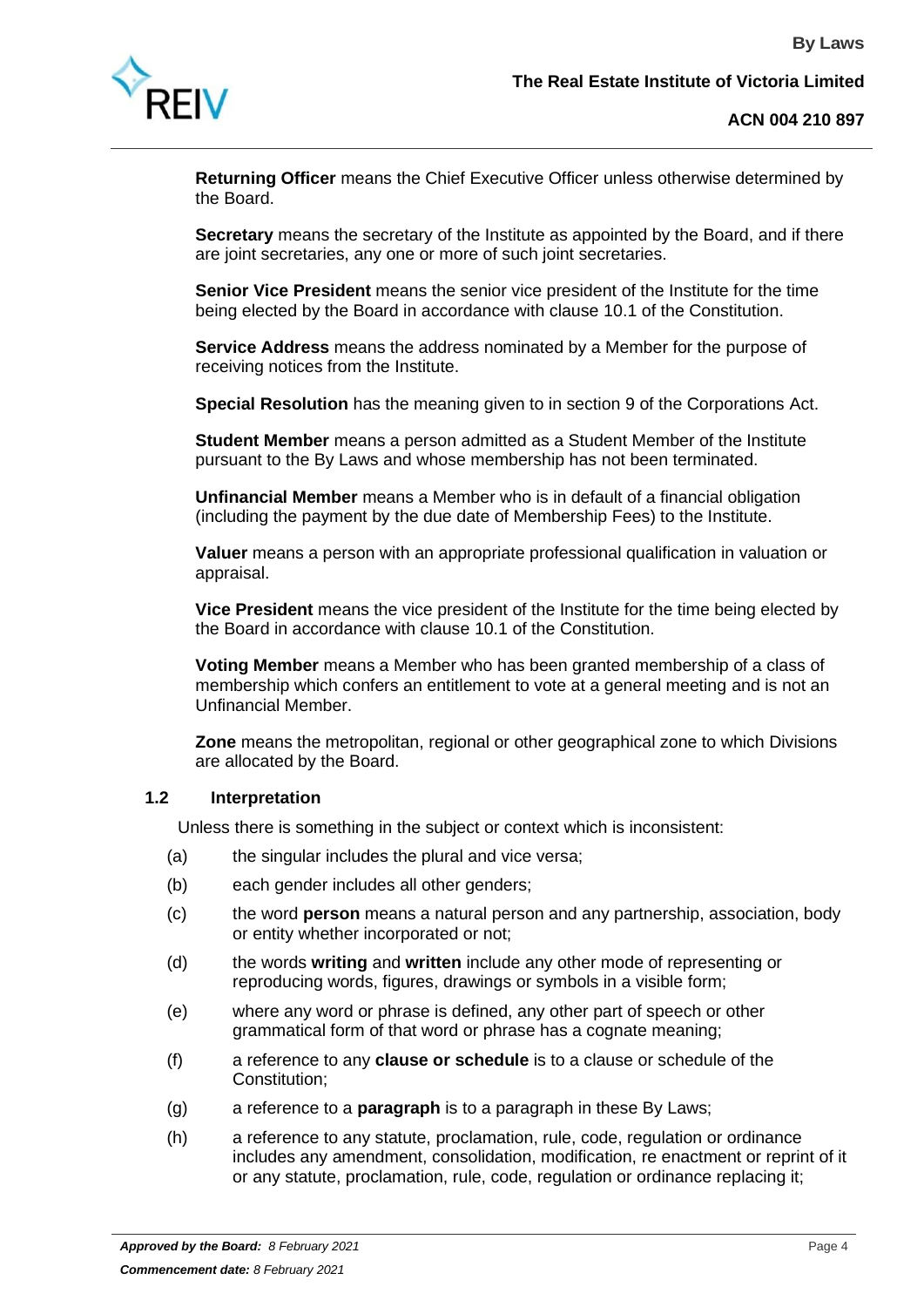

- (i) an expression used in a particular Part or Division of the Corporations Act that is given by that Part or Division a special meaning for the purposes of that Part or Division has, unless the contrary intention appears, in any clause that deals with a matter dealt with by that Part or Division the same meaning as in that Part or Division;
- (j) headings do not form part of or affect the construction or interpretation of these By Laws;
- (k) a reference to an agreement or document, including these By Laws, is to the agreement or document that exists from time to time;
- (l) a reference to a day, unless a reference to a Business Day, is an ordinary day;
- (m) a reference to the REIV in these By Laws is a reference to the Institute;
- (n) a power, authority, duty or discretion means the power, authority, duty or discretion exercised from time to time; and
- (o) a power in these By Laws to do any act or thing includes a power to amend or revoke that act or thing.

If any doubt arises as to the proper meaning of these By Laws, the interpretation of the Board is, subject to law, conclusive.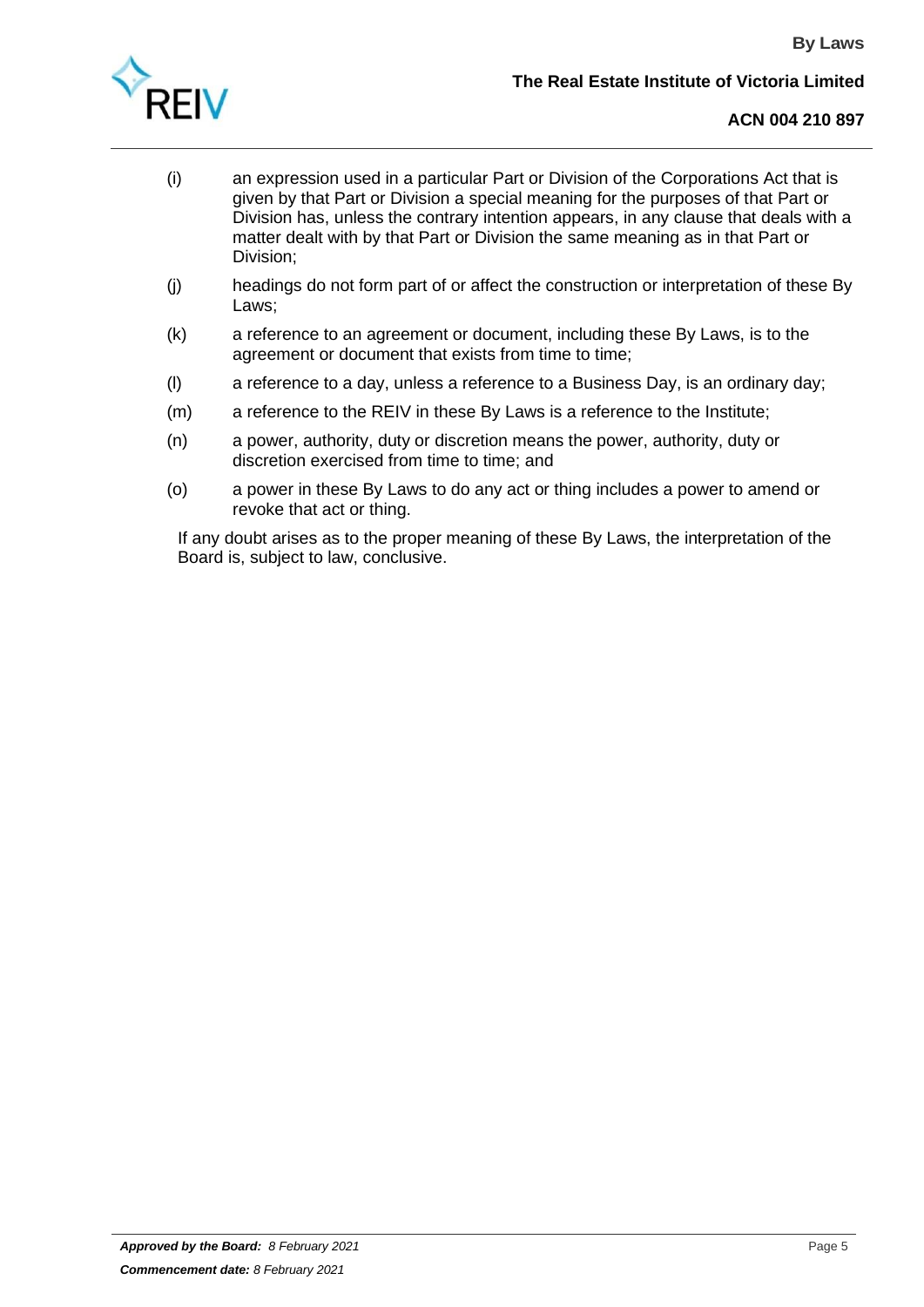

# <span id="page-7-0"></span>**2 MEMBERSHIP CLASSES**

**Clause 3.4** of the Constitution lists the Membership Classes and provides at **clause 3.1** that eligibility requirements and other membership qualifications be set out in the By Laws or elsewhere.

# <span id="page-7-6"></span><span id="page-7-5"></span>**2.1 Office Members – Real Estate Agencies**

- <span id="page-7-4"></span><span id="page-7-3"></span>(a) A business registered with the Business Licensing Authority that holds an Estate Agent's licence will be admitted as an Office Member if:
	- (i) every natural person who holds an Estate Agent's licence that forms part of the Business Leadership of the Office Member must also apply for and be awarded membership as a Licensed Member;
	- (ii) every natural person who is an Agent's Representative that forms part of the Business Leadership of the Office Member must also apply for and be awarded membership as a Representative Member; and
	- (iii) Notwithstanding paragraphs  $2.1(a)(i)$  and  $2.1(a)(ii)$  and for the avoidance of doubt, each Director, Officer, Officer in Effective Control, Chief Executive Officer, Partner as appropriate to the business, who holds an Estate Agent's Licence or who is registered as an Agent's Representative must be a member of the Institute.
- (b) A business referred to in paragraph [2.1\(a\)](#page-7-5) that has:
	- (i) A Principal Office must apply for membership in respect of the Principal Office as an Office Member; and
	- (ii) One or more Branch Offices must apply for membership in respect of each Branch Office as an Office Member separately from the Principal Office.
- (c) A Branch Office that applies for membership as an Office Member, must have a Branch Manager who is:
	- (i) a Licensed Member; or
	- (ii) eligible to be a Licensed Member and who applies successfully for membership as a Licensed Member.
- (d) A Licensed Corporation or natural person holding an Estate Agent's licence that is in Partnership or any other business structure with another person is eligible to be an Office Member if each person in the Partnership or other business structure applies for and is awarded membership of the Institute in the appropriate class.

# <span id="page-7-1"></span>**2.2 Office Members – Owners Corporation Managers**

A business registered with the Business Licensing Authority as an Owners Corporation Manager may be admitted as an Office Member if every natural person who forms part of the Business Leadership who is eligible to be a Licensed Member, is a Licensed Member of the REIV.

# <span id="page-7-2"></span>**2.3 Office Members – Valuation Businesses**

A business providing property valuation services may be admitted as an Office Member if every natural person who forms part of the Business Leadership who is eligible to be a Licensed Member, is a Licensed Member of the REIV.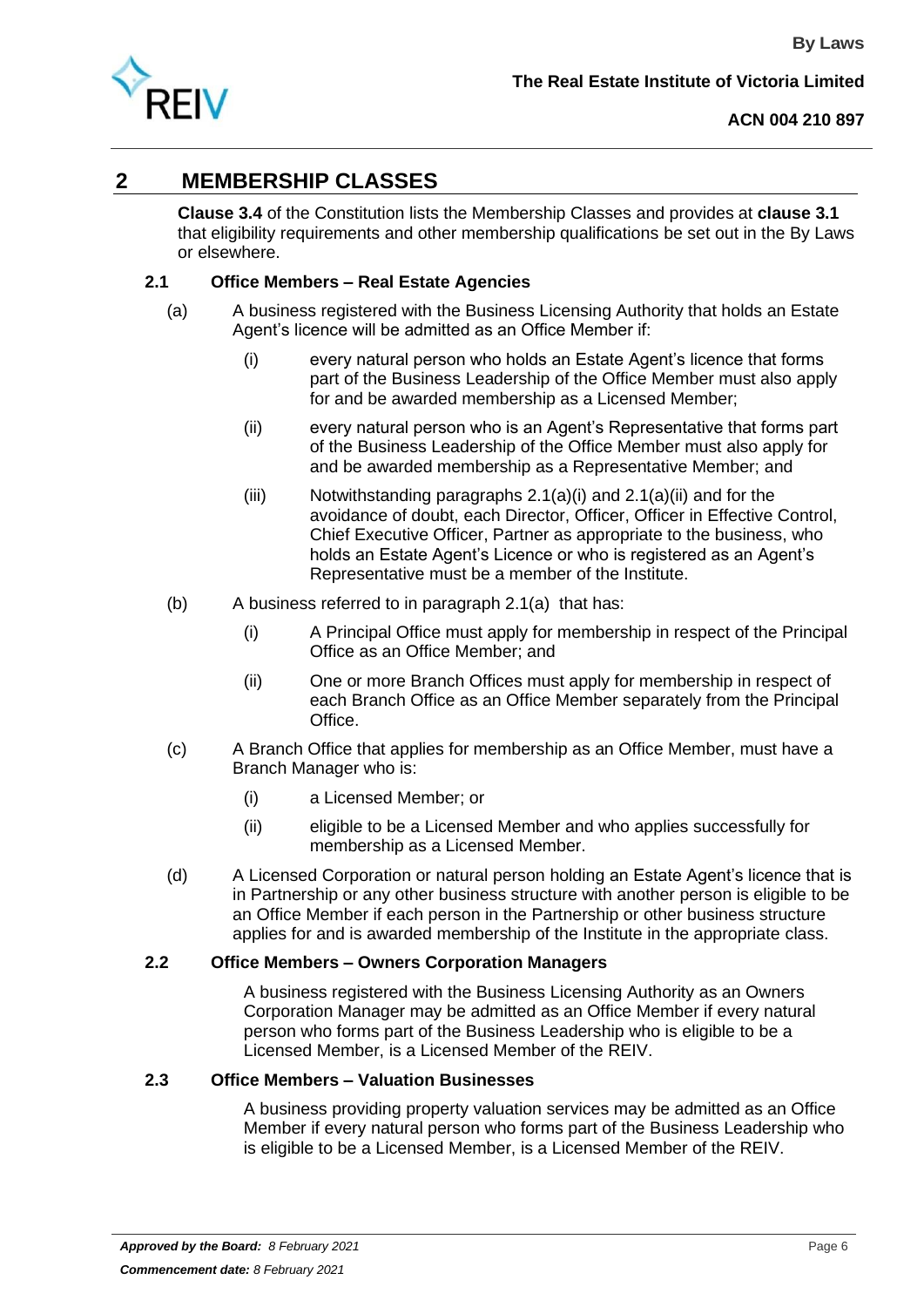

# <span id="page-8-0"></span>**2.4 Sole Traders**

A natural person who is a Licensed Member and is operating as a Sole Trader shall be eligible for Office Membership, subject to satisfying the eligibility criteria for Office membership in paragraphs [2.1,](#page-7-6) [2.2](#page-7-1) or [2.3](#page-7-2) and [2.5.](#page-8-1)

# <span id="page-8-1"></span>**2.5 Office Members – General Eligibility Requirements**

Office Members must:

- (a) have an active Australian Business Number;
- (b) maintain their Registration and/or License with the Business Licensing Authority where it is a requirement to operate, and keep all Registration and/or License information up to date;
- (c) maintain Professional Indemnity Insurance either:
	- (i) at least at the level relevant to their business registration or licensing requirements; or
	- (ii) where there are no such requirements, to maintain Professional Indemnity Insurance at no less than the level and scope of cover as determined by the Board from time to time. At the time of adoption of these By Laws:
		- (A) A minimum of \$2 million per claim and not less than \$6 million in aggregate for all claims made during the period of insurance;
		- (B) Provides cover for all employees/ Partners/ Directors and relevant activities and services provided by the by the Office Member; and
		- (C) Provides cover for claims under the Australian Consumer Law and Fair Trading Act 2012.

# <span id="page-8-2"></span>**2.6 Licensed Members**

- <span id="page-8-5"></span><span id="page-8-4"></span><span id="page-8-3"></span>(a) A natural person may be admitted as a Licensed Member if they:
	- (i) Hold an Estate Agent's licence issued by the Business Licensing Authority and are actively practising as a real estate professional; or
	- (ii) Are employed as an Owners Corporation Manager by a Business Registered by the Business Licensing Authority as an Owners Corporation Manager, or are an individual operating as a Sole Trader and Registered by the Business Licensing Authority as an Owners Corporation Manager, or are part of the Business Leadership of a Business Registered by the Business Licensing Authority as an Owners Corporation Manager; and
		- (A) have no less than 3 years' experience in owners corporation management at the date of application for membership; and
		- (B) hold a Certificate IV or higher qualification in a real estate, property or legal discipline determined as relevant by the Board and where the qualification(s) held are not determined by the Board to be relevant, to have completed the REIV Advanced Owners Corporation Manager training; and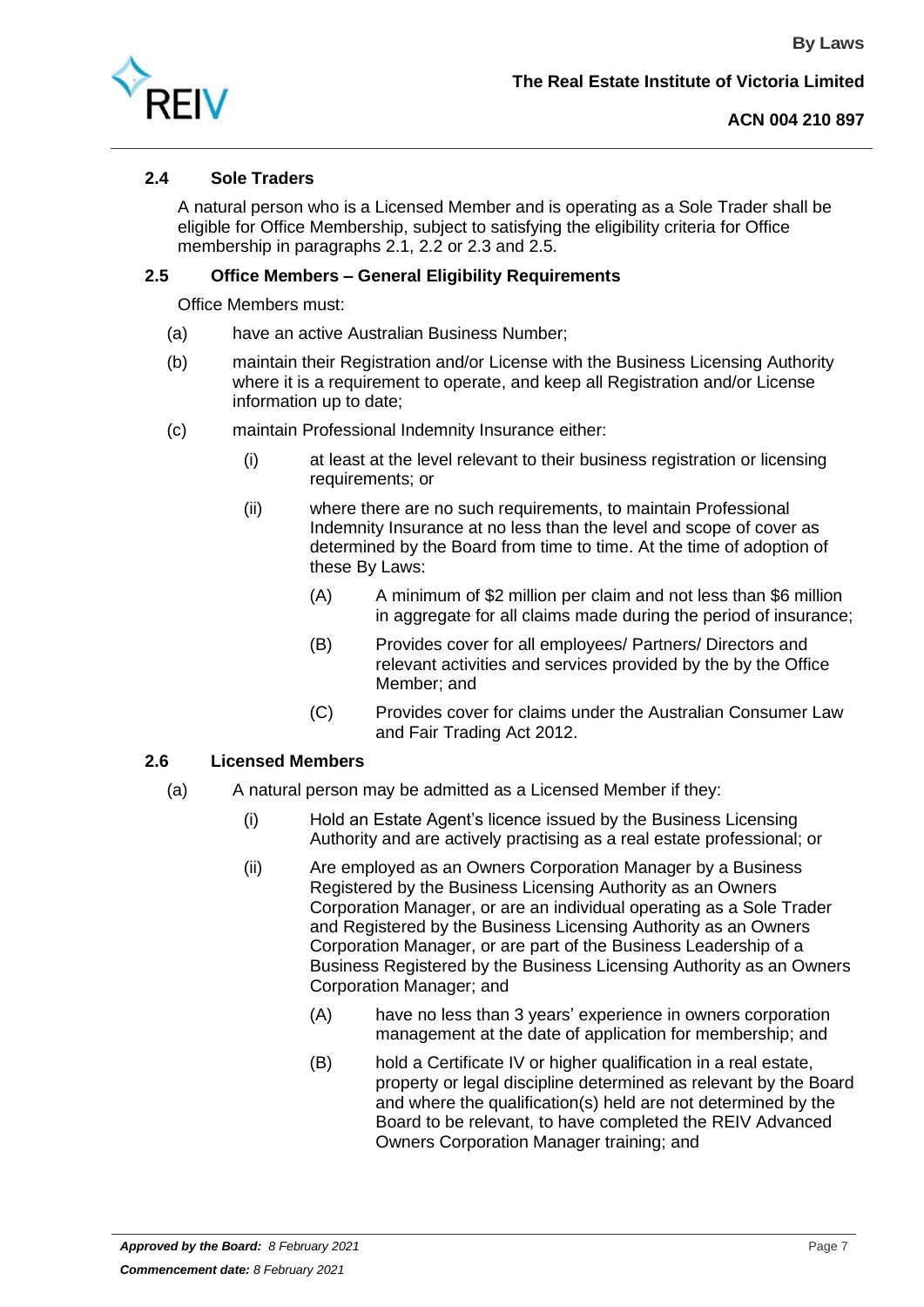<span id="page-9-2"></span>

- (C) Supply a current, satisfactory National Police Check with their application for membership; or
- (iii) Are a Property Valuer either employed as such or part of the Business Leadership of a valuation business, or a sole trader and hold a qualification in Property and Valuation at no less than undergraduate level as approved by the Board.

## <span id="page-9-0"></span>**2.7 Representative Members**

- (a) A natural person may be admitted as a Representative Member if they are:
	- (i) An Agent's Representative registered with the Business Licensing Authority and employed by a real estate agency licensed by the Business Licensing Authority.
	- (ii) Employed as an Owners Corporation Manager by a Business Registered by the Business Licensing Authority as an Owners Corporation Manager, or operating as a Sole Trader and Registered by the Business Licensing Authority as an Owners Corporation Manager and is not eligible to be a Licensed Member because they:
		- (A) have insufficient experience as required by paragraph [2.6\(a\)\(ii\)\(A\),](#page-8-3) but satisfy all other criteria at paragraph [2.6\(a\)\(ii\);](#page-8-4) or
		- (B) Do not hold a relevant qualification as required by paragraph [2.6\(a\)\(ii\)\(B\),](#page-8-5) but satisfy all other criteria at paragraph [2.6\(a\)\(ii\);](#page-8-4) or
		- (C) Have neither sufficient experience nor a relevant qualification, but satisfy the requirement at paragraph [2.6\(a\)\(ii\)\(C\);](#page-9-2) and

Where B or C applies, they satisfactorily complete either the REIV Owners Corporation Managers Training within 3 months of admission into membership or the REIV Advanced Owners Corporation Manager training within 6 months of admission into membership.

#### <span id="page-9-1"></span>**2.8 Honorary Life Members**

- (a) The Board may award Honorary Life Membership to a Licensed Member who has given long, outstanding and meritorious service to the Institute.
- (b) Nominations may be submitted in writing to the CEO by Members at any time and must include the reasons for the nomination.
- (c) Serving REIV Directors are not eligible for the award.
- (d) The Board shall vote on any nominations by secret ballot, with an award being made by special resolution; that is, at least 75% (rounded up) of those Directors present vote in favour of making an award.
- (e) Honorary Life Members shall receive the same rights and benefits of a Licensed Member for so long as they continue to satisfy the eligibility criteria for that Membership Class. Should they cease to satisfy the eligibility criteria for a Licensed Member, they shall cease to receive the rights and privileges of Licensed Members and may elect to become a Non-Practising Member or cease membership, but will continue to receive information and access to REIV events as if they were a member.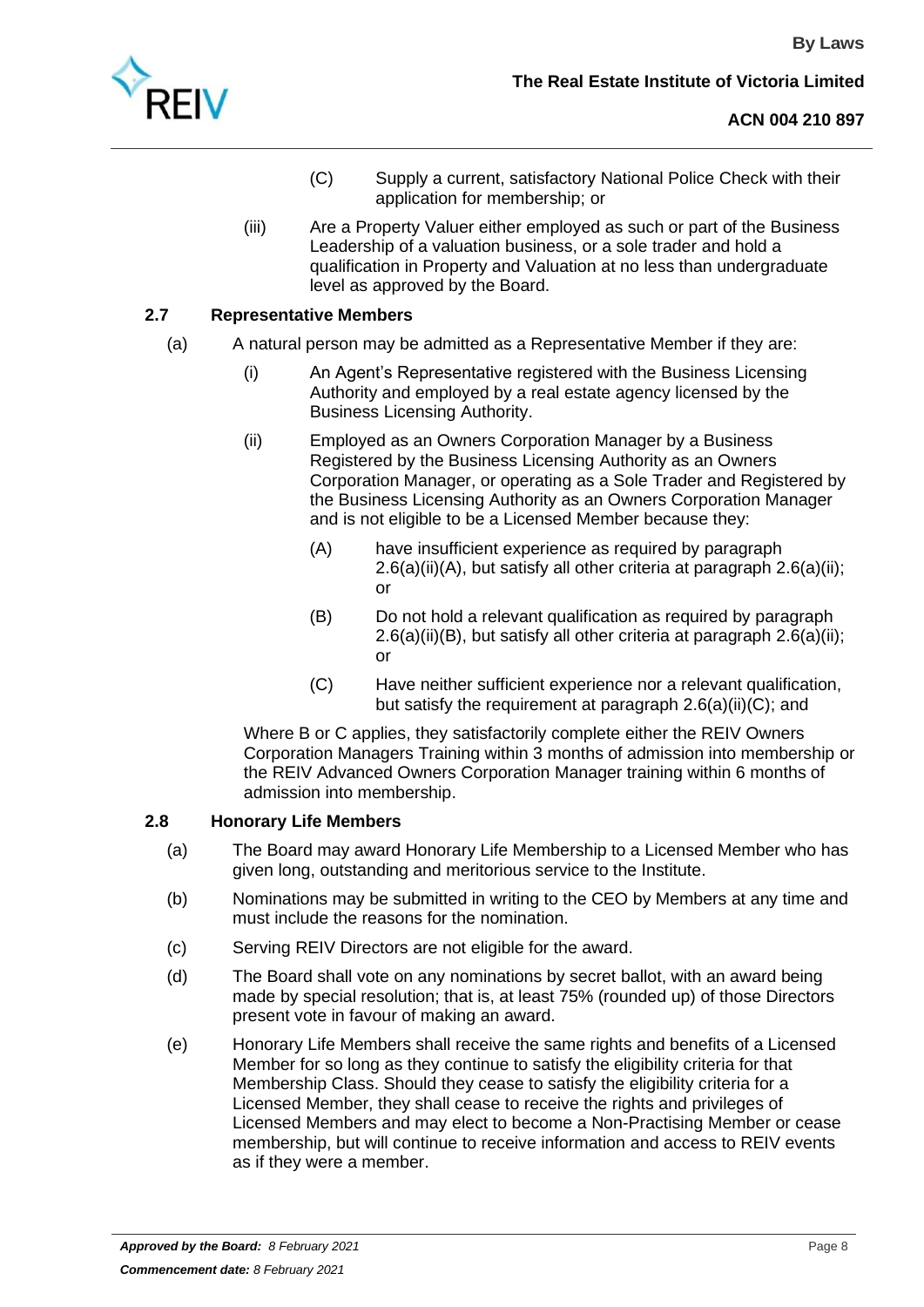

- (f) The Licensed Member or Non-Practising Member Membership Fee shall be waived. Where the Honorary Life Member is part of the Business Leadership of an Office Member, the Office Member shall remain liable to pay the Office Member Membership Fee.
- (g) Honorary Life Members shall continue to be liable for the Members' Guarantee for so long as they remain a Licensed or Non-Practising Member.
- (h) The Board may remove Honorary Life Membership by a unanimous decision where they determine that the recipient is no longer a fit and proper person to hold the award.

#### <span id="page-10-0"></span>**2.9 Non-Practising Members**

- (a) Licensed and Representative Members who cease to practise temporarily or permanently may, at the discretion of the Board, be admitted as Non-Practising Members so as to remain connected with the Institute and benefit from REIV services.
- (b) Non-Practising Members who resume practise and become re-eligible for Licensed or Representative Membership, may apply to resume their Licensed or Representative membership subject to satisfying the criteria applicable at the time of application.
- (c) Non-Practising Members are liable for the Members Guarantee and are required to comply with the Constitution and By Laws and, in so far as they apply, the Code of Conduct and any other rules determined by the Board.
- (d) Non-Practising Members are not eligible to vote or be elected to the Board or Division Committees. Participation in Chapter Committees and other REIV forums and other rights and privileges shall be at the discretion of the Board.

#### <span id="page-10-1"></span>**2.10 Student Members**

- <span id="page-10-4"></span><span id="page-10-2"></span>(a) A natural person may be admitted as a Student Member if they:
	- (i) Are not otherwise eligible for REIV membership; and
	- (ii) Enrol in a prescribed course or other recognised real estate course provided by the Institute; or
	- (iii) Are undertaking the Agent's Representative training through the Institute, or
	- (iv) Are a student undertaking a course in property valuation approved by the Board.
- <span id="page-10-3"></span>(b) A Student Member admitted in accordance with paragraph [2.10\(a\)\(ii\)](#page-10-2) or [22.10\(a\)\(iv\)](#page-10-3) shall cease to be a Student Member on completion of the prescribed course or an approved valuation course and will be encouraged to apply for Licensed or Representative Membership where they satisfy eligibility requirements.
- (c) A Student Member admitted in accordance with [2.10\(a\)\(iii\)](#page-10-4) shall remain a Student Member until the end of the financial year in which the training was completed unless they are admitted as a Representative Member in the same financial year.
- (d) Student Members are liable for the Members' Guarantee, are not entitled to vote in any General Meeting or Election or hold office and any other rights and privileges will be at the discretion of the Board.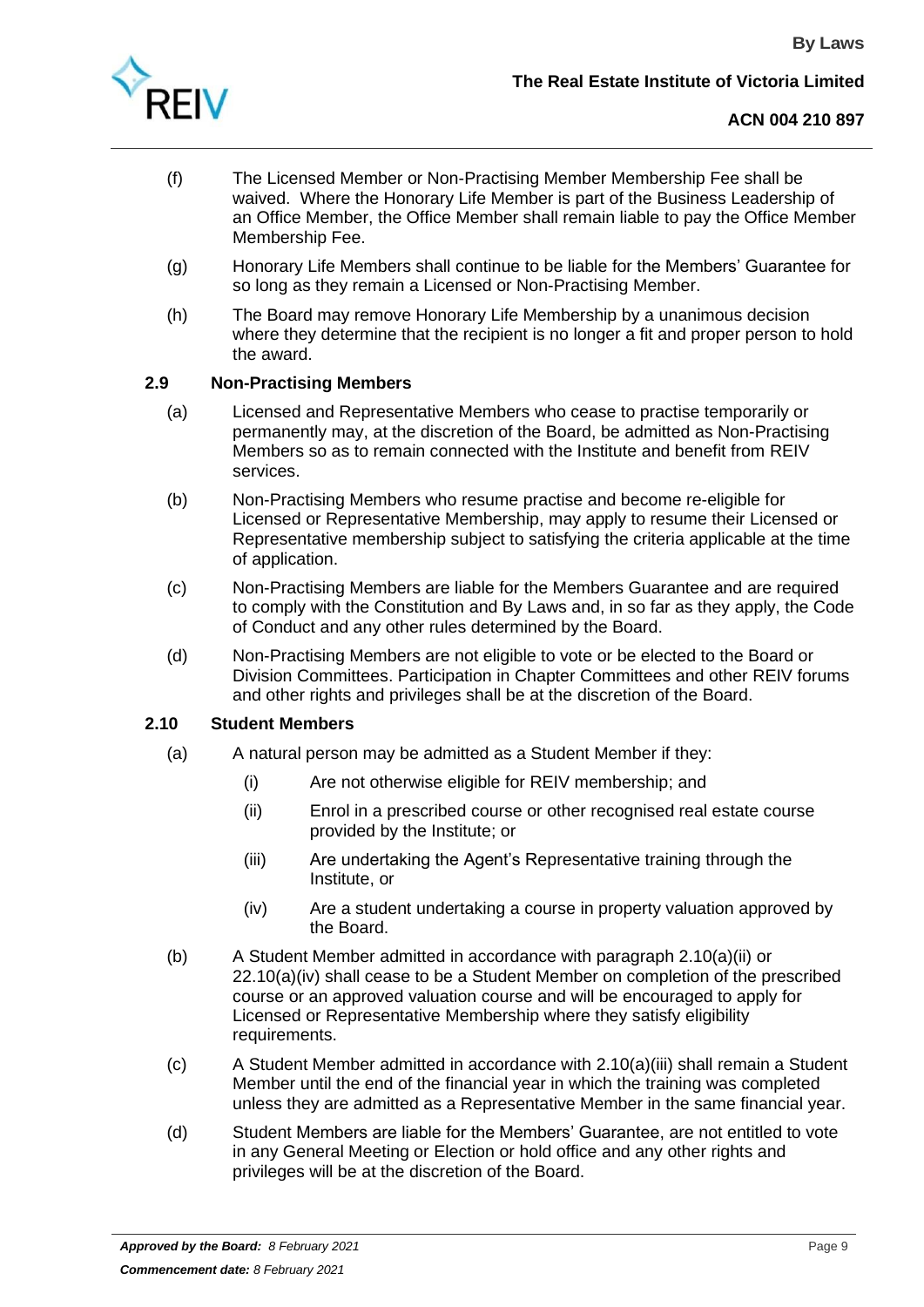

# <span id="page-11-1"></span><span id="page-11-0"></span>**3 General Eligibility for Membership and Member Obligations**

## **3.1 New and Returning Members**

Any person may apply to become a Member if they:

- (a) agree to assume the liability to pay the Member's Guarantee Amount;
- (b) satisfy the criteria for the relevant Class of Membership in accordance with paragraph [2;](#page-7-0)
- (c) support the Objects of the Institute and agree to comply with the terms of the Constitution, the By Laws and any code of conduct which the Board may produce from time to time;
- (d) are, in the CEO's opinion, of good character;
- (e) lodge an application form in accordance with **clause 3.2 of the Constitution** and paragraph [4](#page-13-0) of the By Laws;
- (f) pay the Membership Fee in accordance with **clause 3.5** of the Constitution;
- (g) commit to Continuing Professional Development:
	- (i) If a Licensed or Representative Member, by investing in their own Continuing Professional Development and complying with REIV requirements as determined by the Board from time to time;
	- (ii) If an Office Member, by supporting the Continuing Professional Development of all their personnel and complying with any REIV requirements of Office Membership as determined by the Board from time to time;
- (h) Maintain their Membership records through self-service and where self-service is not available, by informing the Institute within fourteen (14) days of any changes to their contact details and/or any circumstances affecting their membership;
- (i) If a natural person, have not within five years prior to applying for Membership been an undischarged bankrupt, suspended payment of debts or compromised with their creditors;
- (j) If a natural person, have not within the previous ten (10) years, whether within Australia or elsewhere, been convicted of a criminal offence or had proven against them a criminal offence punishable by imprisonment of three months or more;
- (k) If a natural person, have not been convicted of a prescribed offence or had proven against them a prescribed offence pursuant to the provisions of the Corporations Act;
- (l) If an Agent, Agent's Representative or Agency, have not, in relation to anything they have done or not done, had a claim allowed against the Victorian Property Fund under Part VII of the Estate Agents Act or any corresponding fund established under any previous enactment or equivalent enactment in the relevant State or Territory unless the Board determines:
	- (i) the claim is not sufficiently serious; or
	- (ii) the applicant is not personally responsible in relation to the claim;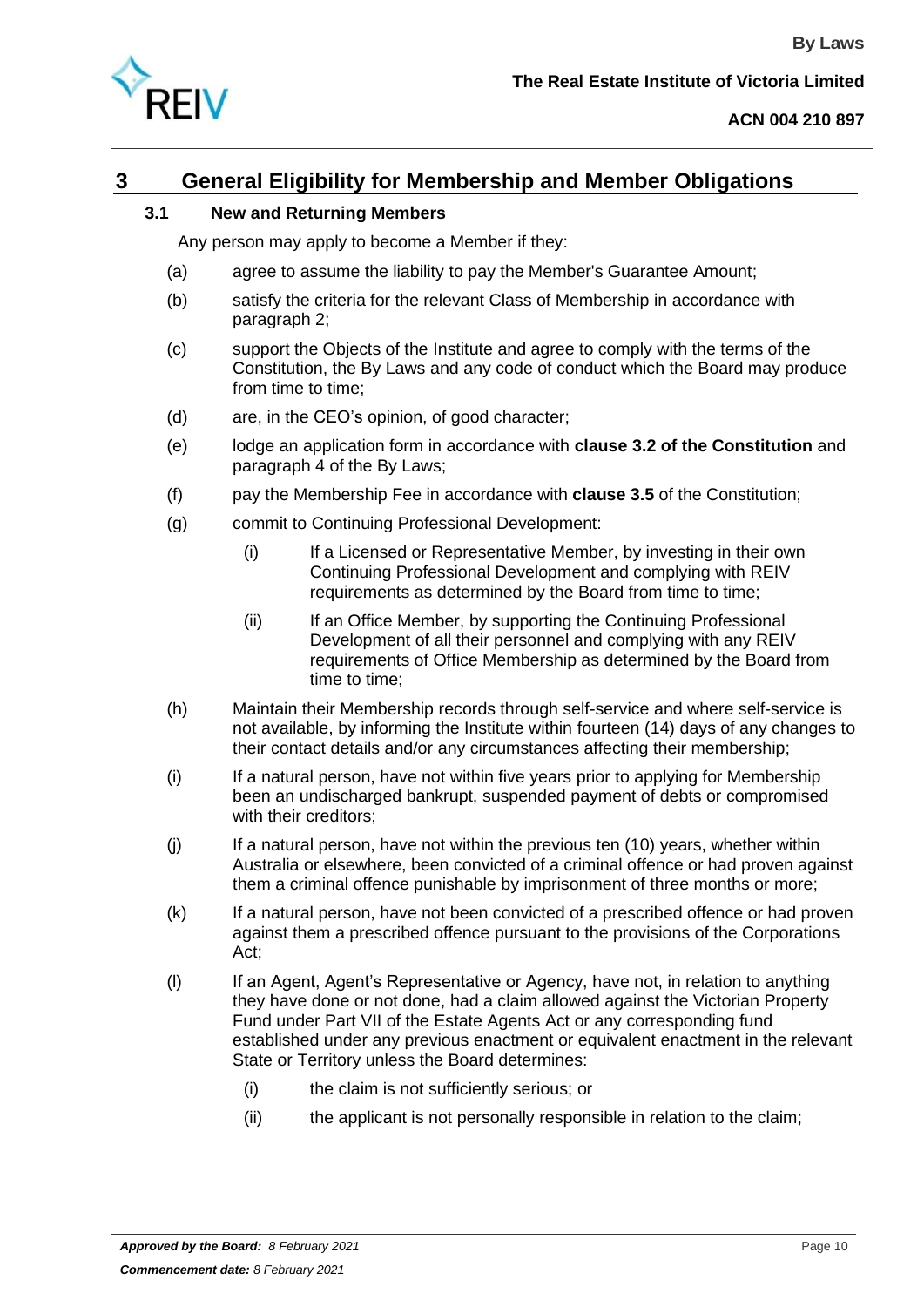

- (m) If an Agent, Agent's Representative or Agency, have not within the previous ten (10) years had a complaint against them that has been proved in connection with any deficiency in a trust account operated by them unless the Board determines:
	- (i) the complaint is not sufficiently serious; or
	- (ii) the applicant is not personally responsible in relation to the complaint;
- (n) If an Owners Corporation Manager or Business, have not within the previous five (5) years:
	- (i) been found by any Court, Tribunal, agency, authority or the Director of Consumer Affairs Victoria to have breached legislation (including delegated legislation); or
	- (ii) failed to comply with an order or direction given by (or an undertaking given to) a Court, Tribunal, agency, authority or the Director of Consumer Affairs Victoria;

in relation to applicable Owners Corporation Legislation, Regulations, and Rules or the Australian Consumer Law and Fair Trading Act 2012 unless the Board determines the issue was not sufficiently serious and/or relevant to the application for membership;

- (o) If a Valuer or Valuation Business, have not within the previous five (5) years,
	- (i) been found by any Court, Tribunal, agency, authority or the Director of Consumer Affairs Victoria to have breached legislation (including delegated legislation); or
	- (ii) failed to comply with an order or direction given by (or an undertaking given to) a Court, Tribunal, agency, authority or the Director of Consumer Affairs Victoria;

in relation to Legislation, Regulations, and Rules governing the specific services provided or the Australian Consumer Law and Fair Trading Act 2012 unless the Board determines the issue was not sufficiently serious and/or relevant to the application for membership;

- (p) If a Business, are not insolvent, in administration, in the process of winding up, dissolution or assignment for the benefit of creditors, or a branch office of a company that is in the process of winding up, dissolution or assignment for the benefit of creditors.
- (q) Are not, in the opinion of the CEO, in a position of conflict with the Institute.

# **3.2 Returning Members**

In addition to the requirements of paragraph [3.1,](#page-11-1) any person who reapplies for membership following resignation or termination as a Member must have:

- (a) Paid in full any money owed by them to the Institute; and
- (b) Complied with any directions of the Board relating to their prior resignation or termination from membership.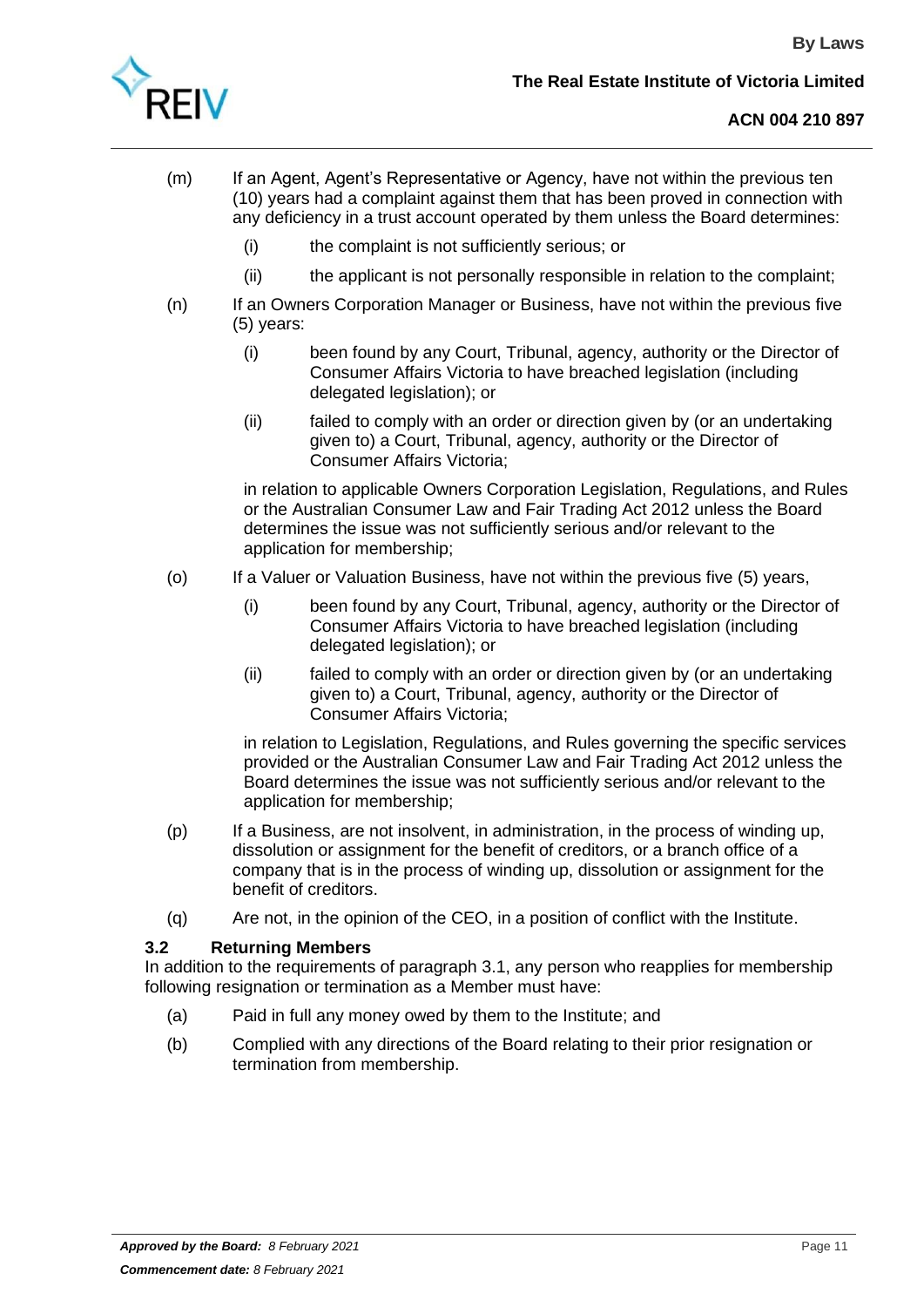

# <span id="page-13-0"></span>**4 Applications for Membership**

- (a) In accordance with **clause 3.2** of the Constitution, an application for Membership of the Institute must:
	- (i) Be made in writing in the form prescribed by the Board from time to time;
	- (ii) Specify the Membership Class being applied for by the applicant;
	- (iii) Include a signature, or equivalent acknowledgement by the applicant confirming that they agree to be bound by the Constitution, By Laws and Code of Conduct**;**
	- (iv) Include declarations regarding all matters in paragraph [3](#page-11-0) in so far as they apply to the applicant's Membership Class;
	- (v) Be accompanied by any Membership Fee payable pursuant to **clause 3.5** of the Constitution;
	- (vi) Provide any evidence requested by the Institute; and
	- (vii) be addressed to the Secretary.
- (b) The Secretary shall make such arrangements as they deem appropriate to ensure that all applications are checked and where there are defects, applicants are afforded the opportunity to remedy those defects that are capable of being remedied and actions are fulfilled promptly following determinations by the CEO.
- (c) As soon as practicable after receiving an application for Membership, and that application has been checked to the satisfaction of the Secretary, the application shall be referred to the to the CEO to determine whether to approve or reject the application.
- (d) In the period between the application having been checked and found to be satisfactory and the CEO making their determination, the applicant shall be a **Provisional Member** and shall be granted access to some services, but is not a Member and is not entitled to attend or vote in any General Meeting or Election, hold office or have any interests in the assets of the Institute.
- (e) As soon as practicable after the CEO makes their determination, the Secretary must:
	- (i) notify the applicant, in writing, whether their application has been accepted or rejected; and
	- (ii) if the CEO approved the application, enter the applicant's name, address, Membership Class and approval date in the Register of Members and, subject to the Corporations Act, the person becomes a Member on the name being so entered; or
	- (iii) if the CEO rejected the application, refund any Membership Fee to the applicant and cease any services to which the applicant may have had access while a Provisional Member.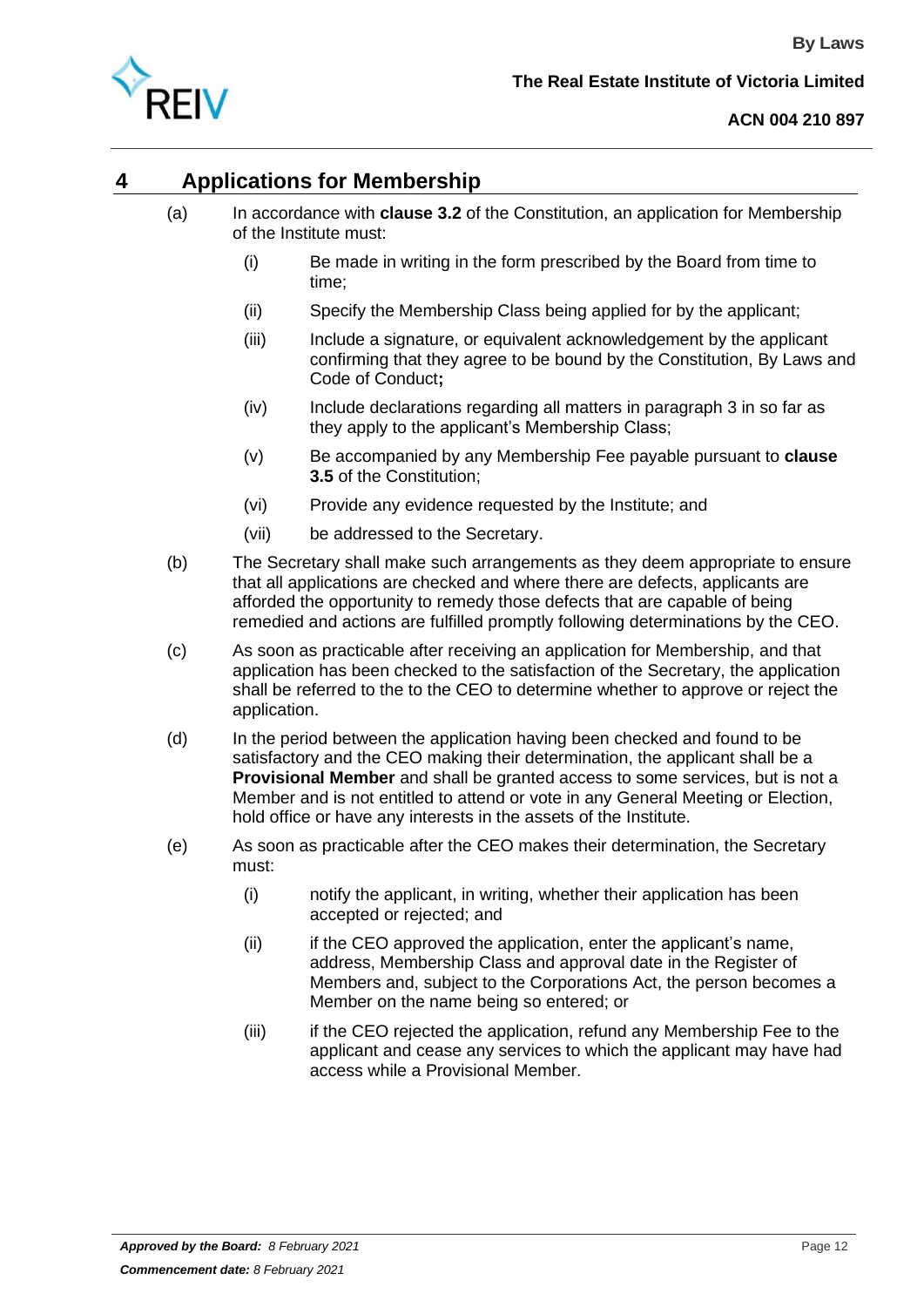

# <span id="page-14-0"></span>**5 Register of Members**

- (a) In accordance with the Corporations Act, the Institute maintains a Register of Members including each Member's Name, Address and the date on which they became a Member.
- (b) A Member shall inform the Chief Executive Officer in writing within fourteen (14) days of any event causing any change in the information recorded or required to be recorded in the Register of Members.

# <span id="page-14-1"></span>**6 Service Information**

- (a) Each Member is assigned an REIV member number and the Board determines the information required to be held on the REIV membership system to enable active management of Members and support the delivery of services. On the commencement of these By Laws, the principal information required to be held on the REIV membership system includes:
	- (i) Contact details for the serving of Notices, issue of invoices and provision of information about services;
	- (ii) The business name(s) under which the Member trades (Office Members);
	- (iii) Australian Business Number (Office Members and individual Sole Traders);
	- (iv) Business Licensing Authority License or Registration numbers where applicable;
	- (v) Business Leadership (Office Members);
	- (vi) Employer business name, location and whether they are an REIV Office Member;
	- (vii) Membership class and any changes thereto;
	- (viii) Qualifications and/or accreditations;
	- (ix) Professional Indemnity Insurance;
	- (x) Police Check;
	- (xi) Services provided by the Member;
	- (xii) REIV special interest group preferences;
	- (xiii) REIV Division;
	- (xiv) REIV Offices held;
	- (xv) REIV Service usage;
	- (xvi) Continuing Professional Development record; and
	- (xvii) REIV Disciplinary record.
- (b) A Member shall inform the CEO in writing within fourteen (14) days of any event causing any change in the information provided by the Member to the Institute.
- <span id="page-14-2"></span>(c) The Board may at any time require that a Member provide a declaration and evidence in writing and in such form as the Board may prescribe regarding any matter relevant to the Member's membership of the Institute. The Member's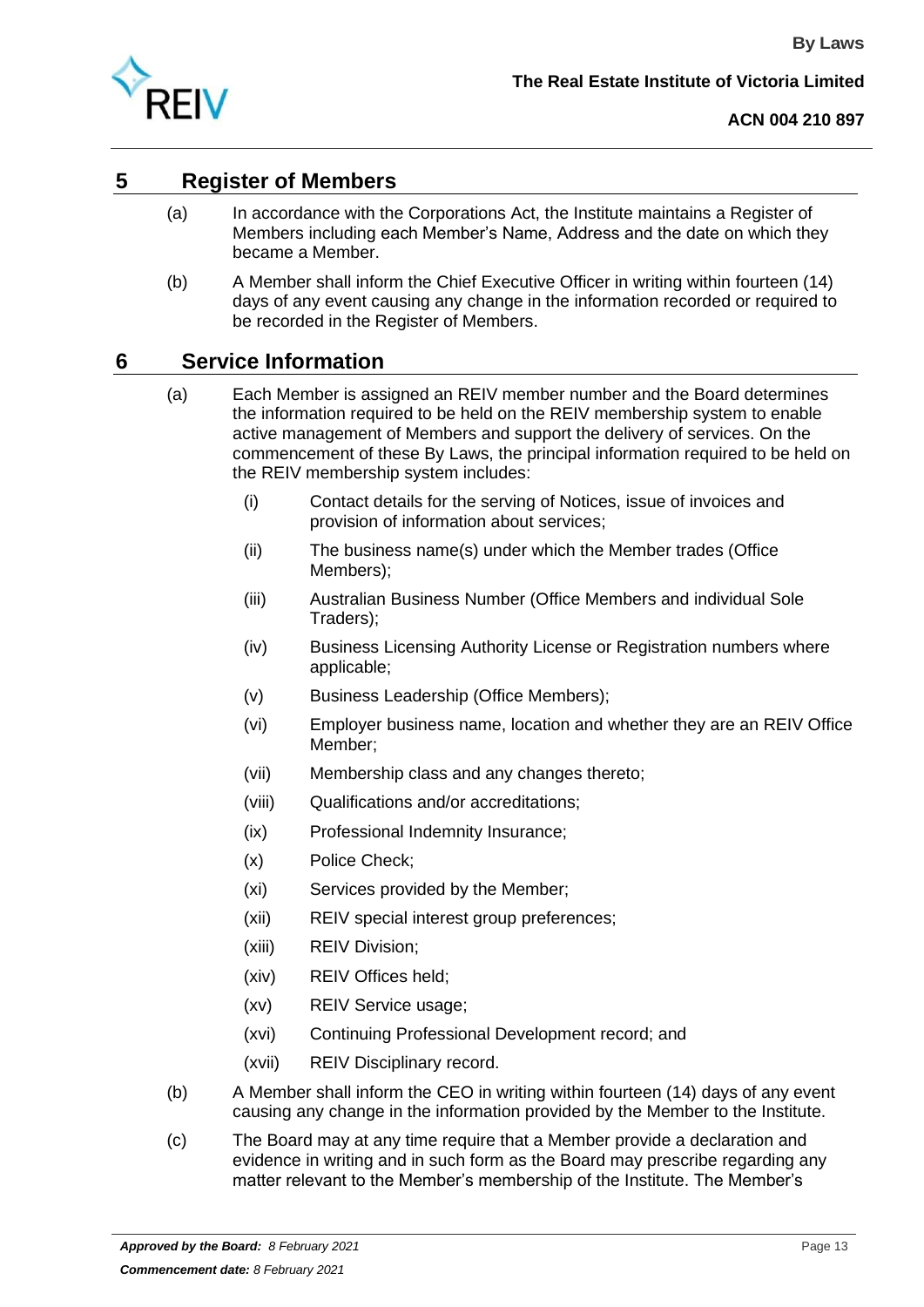

declaration and evidence shall be required to be submitted within fourteen (14) days of the date of the written request, unless an extension of time is requested and granted.

(d) Failure to comply with paragraph [6\(c\)](#page-14-2) may result in disciplinary action in accordance with the Disciplinary Procedure in paragraph [14.](#page-33-0)

# <span id="page-15-0"></span>**7 Continuing Professional Development**

- (a) The Board will from time to time determine the minimum additional educational training requirements to elevate professional standards and advance the professionalism of Members.
- (b) The minimum additional educational training requirements will be encapsulated in a Continuing Professional Development scheme as determined by the Board from time to time and communicated to all Members.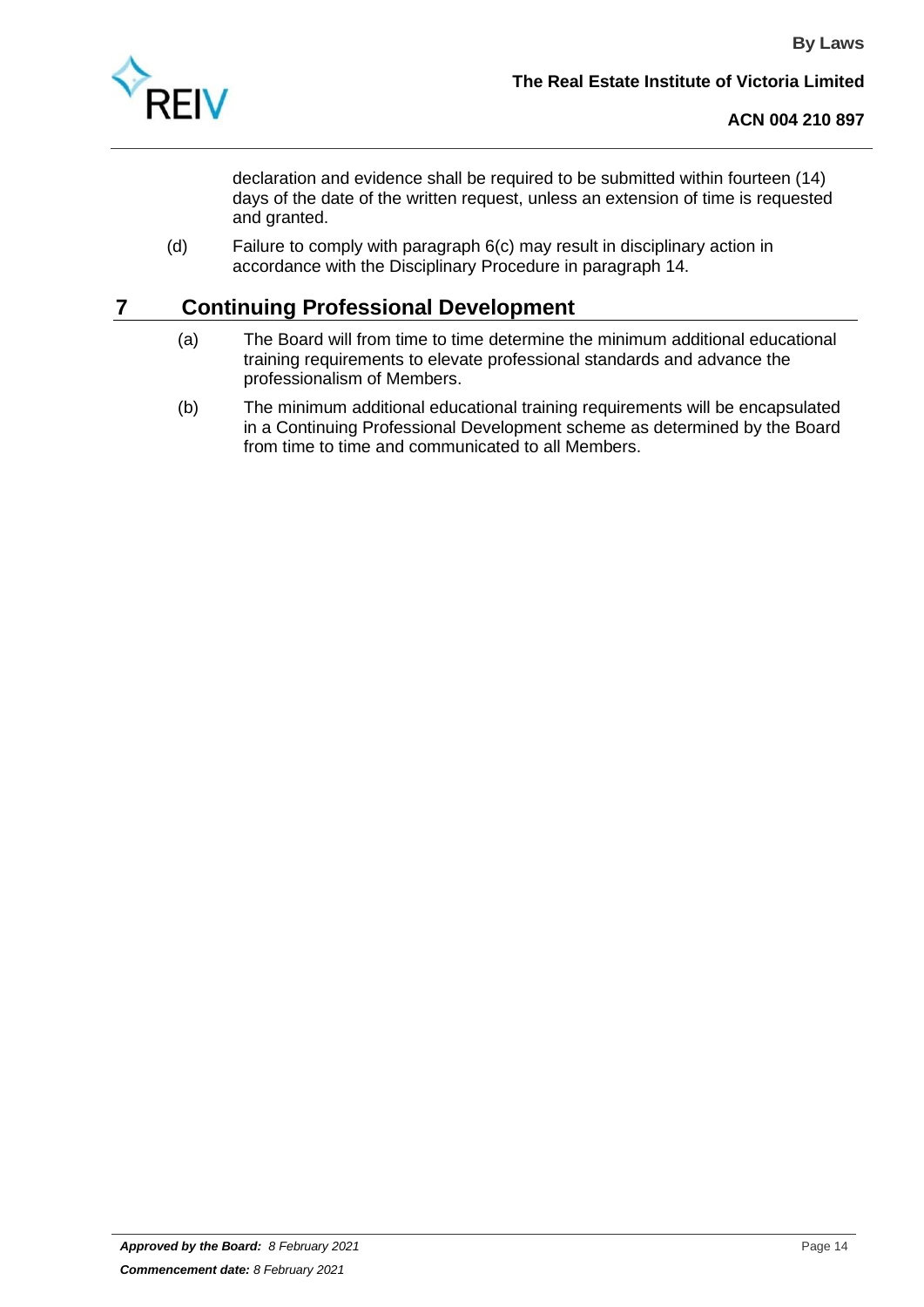

# <span id="page-16-0"></span>**8 Affiliates**

- (a) A person not otherwise eligible to be a Member, may be admitted as an Affiliate of the Institute at the Board's discretion.
- (b) An applicant admitted as an Affiliate, will be admitted:
	- (i) if a natural person, as an "Individual Affiliate"; or
	- (ii) if a corporation, as a "Corporate Affiliate".
- (c) Applications for Affiliate status shall:
	- (i) Be made in writing in the form prescribed by the Board from time to time;
	- (ii) Specify whether Corporate or Individual status is being applied for by the applicant;
	- (iii) Include a signature, or equivalent acknowledgement by the applicant confirming that they agree to be bound by the Constitution, By Laws and in so far as it applies, the Code of Conduct**;**
	- (iv) Be accompanied by any Affiliate Fee payable pursuant to **clause 3.5** of the Constitution;
	- (v) include any evidence requested by the Institute; and
	- (vi) be addressed to the Secretary.
- (d) The Secretary shall make such arrangements as they deem appropriate to ensure that all applications are checked and where there are defects, applicants are afforded the opportunity to remedy those defects that are capable of being remedied and actions are fulfilled promptly following determinations by the CEO.
- (e) As soon as practicable after receiving an application, and that application has been checked to the satisfaction of the Secretary, the application shall be referred to the CEO to determine whether to approve or reject the application.
- (f) As soon as practicable after the CEO makes their determination, the Secretary must:
	- (i) notify the applicant, in writing, whether their application has been accepted or rejected; and
	- (ii) if the CEO approved the application, enter the applicant's name, address, Affiliate status and approval date in the Register of Members; or
	- (iii) if the CEO rejected the application, refund any Fee to the applicant and cease any services to which the applicant may have had access.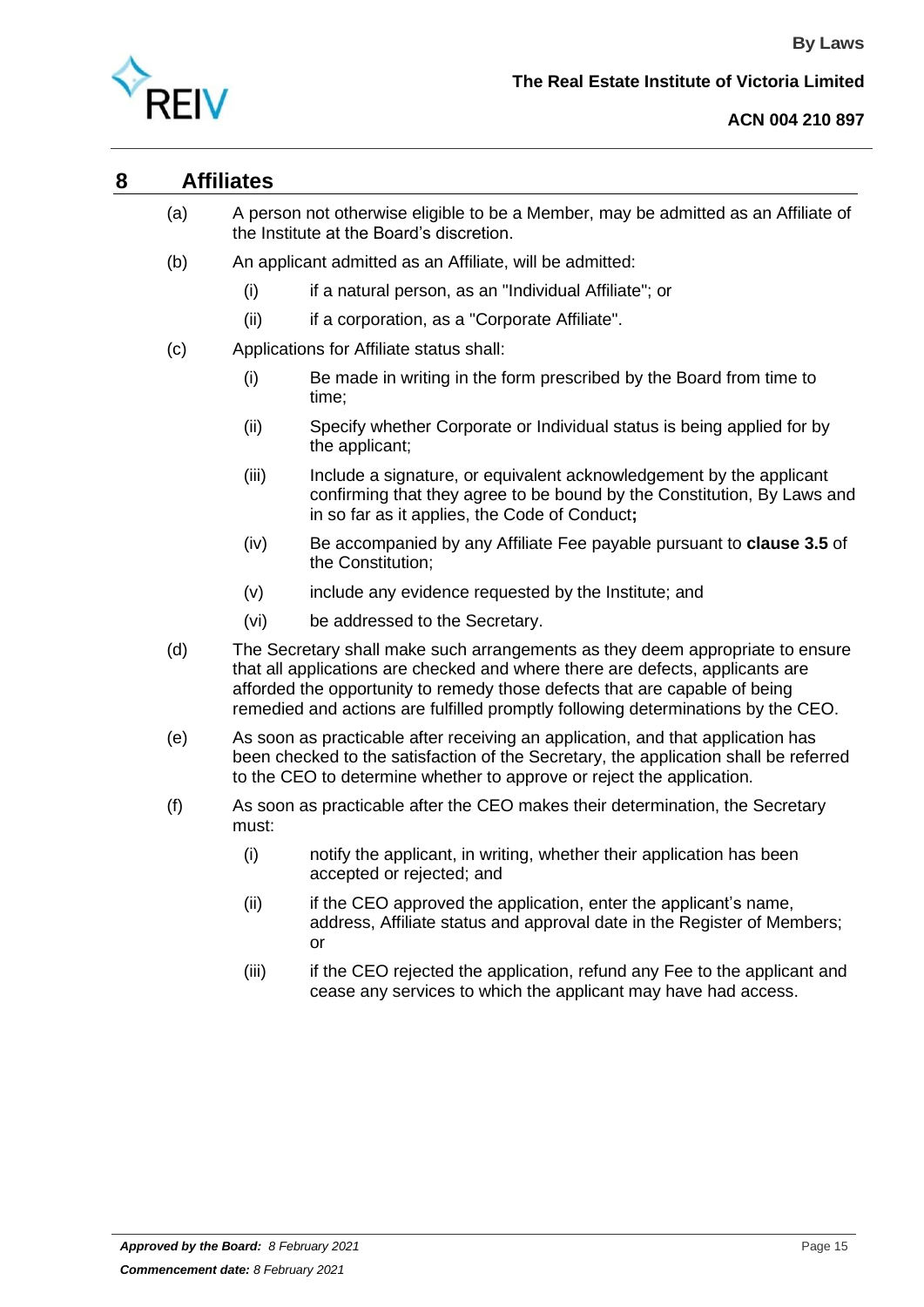

**By Laws**

# <span id="page-17-0"></span>**9 Divisions**

#### **9.1 General**

- (a) As provided in **clause 11** of the Constitution, the Board is responsible for determining:
	- (i) the number and name of Divisions based on geographical boundaries;
	- (ii) the allocation of Divisions to the Metropolitan and Regional Zone; and
	- (iii) the functions, powers and duties of Divisions and Division Committees.
- (b) Paragraphs 9.2 to 9.7 of these By Laws are in addition to the provisions of **clause 11** of the Constitution.

#### **9.2 Divisions and Zones**

From the commencement of these By Laws the numbers and names of Divisions and their respective zones are:

- (a) Metropolitan Zone
	- (i) Metropolitan Division.
- (b) Regional Zone
	- (i) Barwon Division;
	- (ii) Bendigo Division;
	- (iii) Central Highlands Division;
	- (iv) Gippsland Division;
	- (v) Mallee Division;
	- (vi) Goulburn Murray Division;
	- (vii) Ovens Murray Division;
	- (viii) South West Division; and
	- (ix) Wimmera Division.

#### **9.3 Division Function**

Divisions provide a geographic focus for the achievement of the REIV's objects as set out in the Constitution and the Mission and Strategic Objectives determined by the Board.

#### **9.4 Division Committees**

All Regional Zone Divisions may form Division Committees in accordance with **clause 11** of the Constitution. The Metropolitan Zone Division is covered by the REIV Head Office and does not have a Division Committee.

#### **9.5 Division Committees Function, Powers and Duties**

- (a) Division Committees:
	- (i) Represent their Divisional Members' interests to the REIV;
	- (ii) Provide the conduit for REIV policy and practice consultations and the dissemination of information and advice;
	- (iii) Identify issues and opportunities specifically affecting their geographical area and alert and liaise with the REIV in addressing them;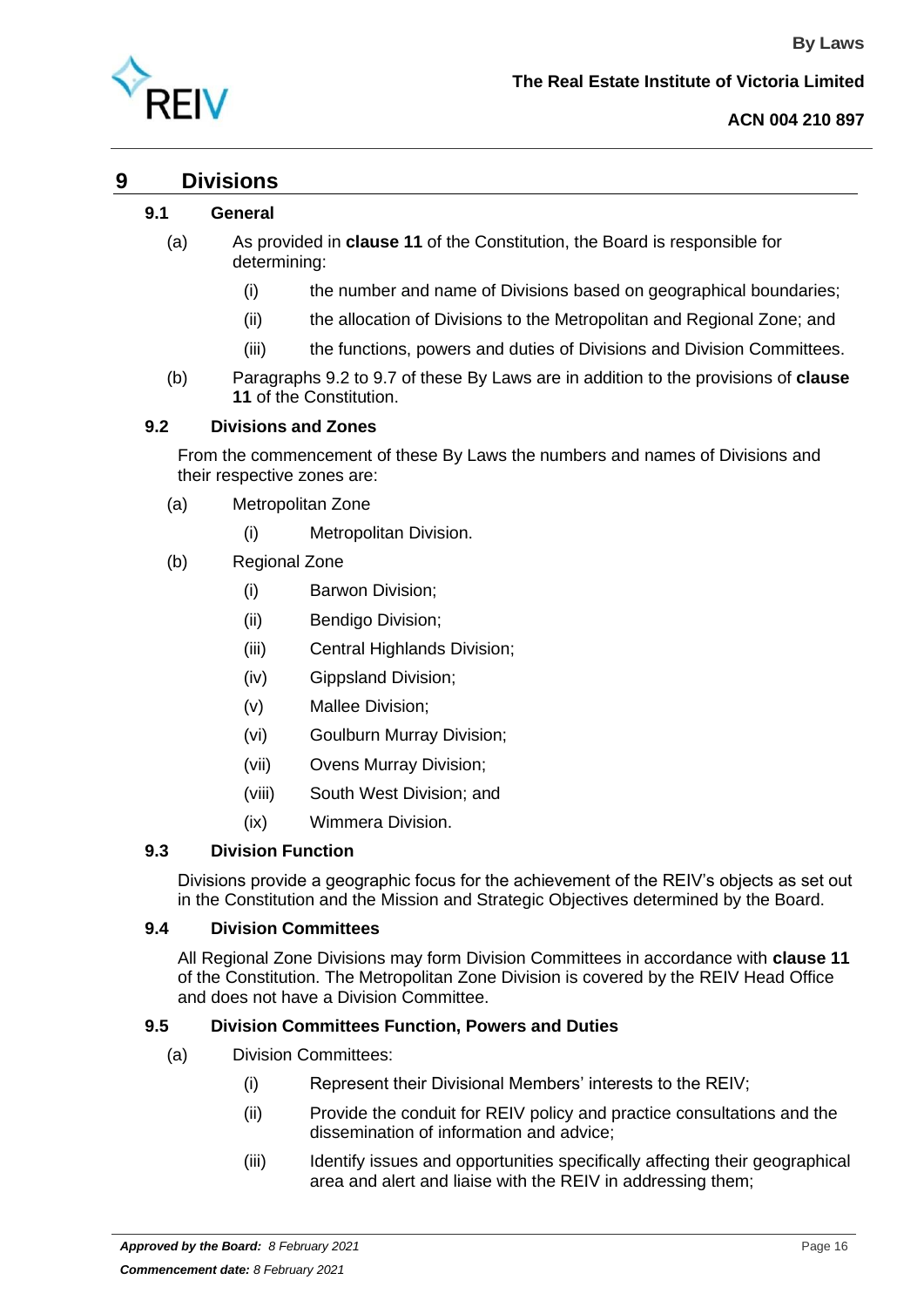

- (iv) Actively consult with their Division members on local and REIV matters;
- (v) Organise Division events, whether debates, seminars, workshops, training, CPD, social and philanthropic in accordance with paragraphs 9.6 and 9.7;
- (vi) Promote REIV products and services; and
- (vii) Encourage REIV membership.
- (b) And in so doing, their responsibilities are to:
	- (i) Identify challenges and opportunities in their geographical area;
	- (ii) Liaise with the REIV Events and Training Teams;
	- (iii) Organise events and training to be held in their Division;
	- (iv) Comply with all relevant REIV procedures and policies including, but not limited to, REIV branding, Division funding, Media engagement, Event management, Policy and Forms development;
	- (v) Input to REIV policy development;
	- (vi) Identify further matters for potential REIV policy, advocacy and representation work;
	- (vii) Identify topics for potential Continuing Professional Development and provide input as subject matter experts as required; and
	- (viii) Identify potential developments to REIV Forms and provide input as subject matter experts as required.
- (c) Division Committees have authority to:
	- (i) Appoint a Chair, Vice Chair and two Members' Council delegates in accordance with **clause 11.3** of the Constitution;
	- (ii) Appoint other non-office bearer positions on the Committee;
	- (iii) Make recommendations to the REIV through Members' Council;
	- (iv) Request support from the REIV Events and Training Managers in relation to events and training opportunities within the Division;
	- (v) Organise events for the Division utilising funding held for use by the Division pursuant to paragraph 9.6;
	- (vi) Explore potential sponsorship/partnership with local suppliers for Division Committee organised events, subject to liaison with and approval from the REIV Events Team; and
	- (vii) Engage with the Media on behalf of the Division or Division Committee about local matters. The spokesperson should endeavour to seek advice from the REIV Media or Marketing team prior to doing so where possible.

#### (d) **Division Committees and Division Committee Members have no authority to:**

- (i) Engage with the Media on behalf of the REIV on policy or operational matters without prior REIV approval;
- (ii) Enter into any agreements or contracts without the written approval of the CEO, except in relation to Division Committee organised events and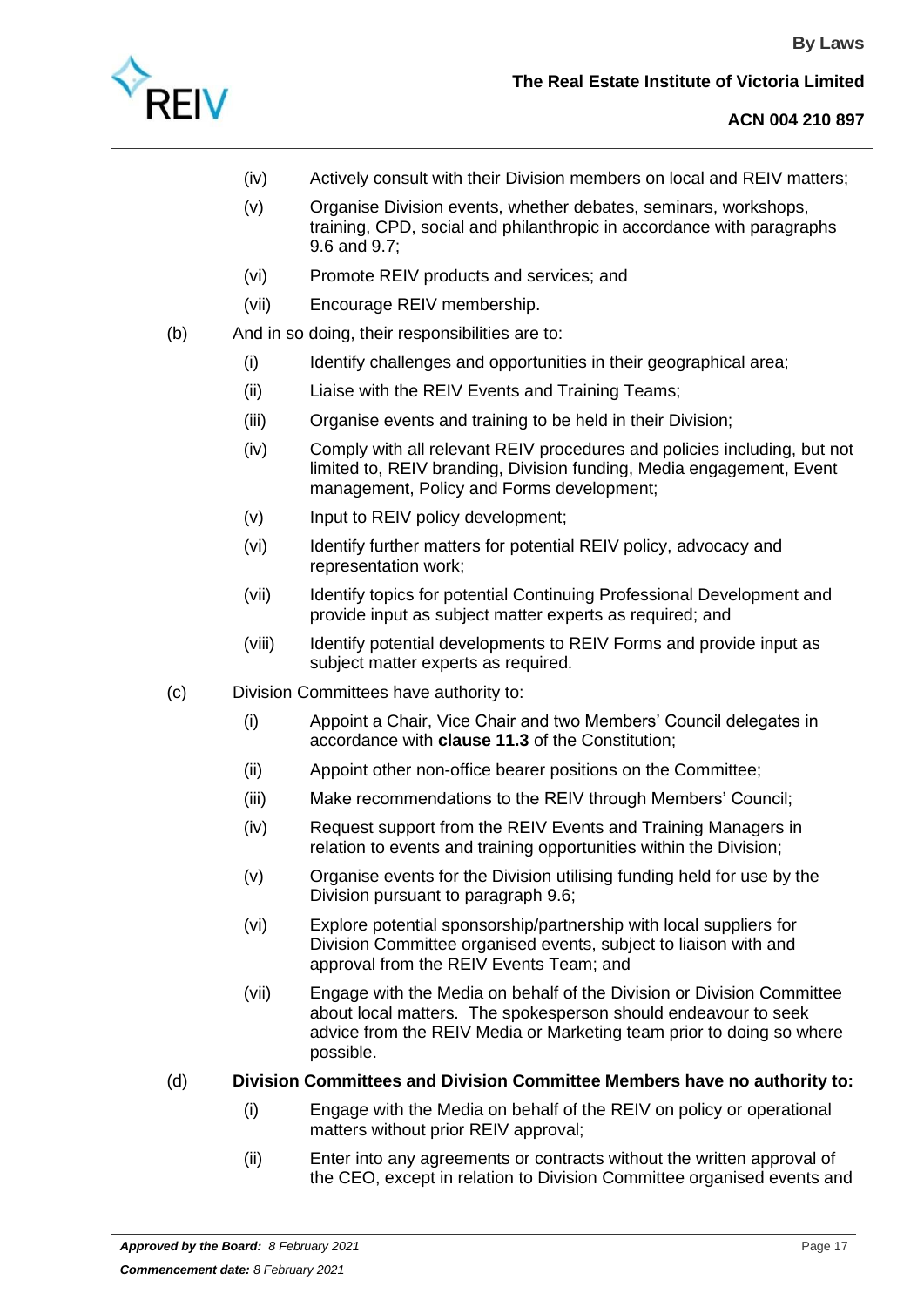

subject to there being sufficient Division funds to settle any resultant costs and there being no conflicts with any REIV preferred supplier/sponsorship/partnership arrangements;

- (iii) Commit to expenditure or activities that could result in expenditure by or liability of the REIV, without prior approval from the REIV;
- (iv) Direct REIV staff; and
- (v) Determine REIV policy or process on internal or external matters.
- (e) Division Committee Members shall demonstrate exemplary conduct and shall:
	- (i) Treat each other, REIV Management and Staff, REIV Members and external stakeholders with respect, dignity, courtesy and sensitivity;
	- (ii) Be inclusive and actively seek to engage REIV Members throughout their Division;
	- (iii) Not engage in or condone discrimination, sex discrimination, harassment, bullying or occupational violence;
	- (iv) Treat information provided by the REIV or other stakeholders to the Division Committee as Confidential unless advised otherwise by the provider of the information;
	- (v) Not use information gained through participation in the Division Committee for their personal or professional advantage or to the detriment of other Members or the REIV;
	- (vi) Not engage in activity that contravenes the Australian Consumer Law and Fair Trading Act 2012;
	- (vii) Declare any Conflicts of Interest as they arise and act to ensure that they do not pose a risk to the REIV;
	- (viii) Not misuse their position on the Division Committee. For example, by using it as a platform for pursuit of a personal agenda;
	- (ix) Represent the Division and/or REIV to the Media and other external stakeholders only with REIV approval or in relation to events organised by the Division Committee;
	- (x) Comply with the Division Committee Charter and all applicable REIV policies and processes;
	- (xi) Attend Committee meetings and, if unable to attend, send apologies to Committee Chair;
	- (xii) Prepare for meetings and participate fully: listen, contribute positively, keep an open mind, discourage side conversations; and
	- (xiii) Focus on the REIV's purpose, Mission, Strategy and Strategic Goals and keep the best interests of the REIV and REIV members in mind at all times.
- (f) The Division Committee Chair shall
	- (i) Provide a written report to Members' Council in the form prescribed by the Board from time to time at least three (3) business days before the next Members' Council meeting; and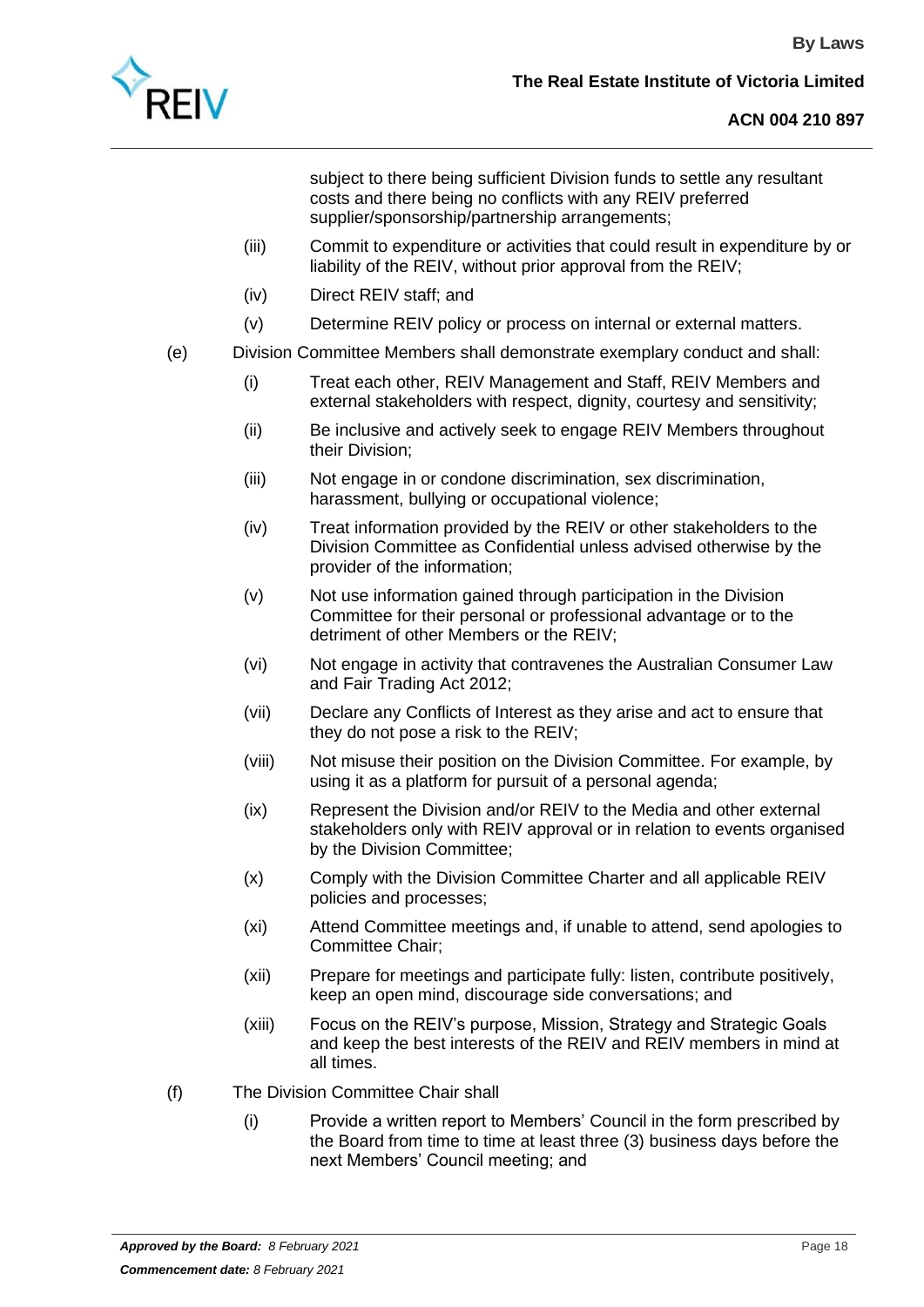

(ii) Forward recommendations from the Division Committee, which must be in writing, to the CEO at least three (3) business days before the next Members' Council meeting.

# **9.6 Division Funding**

- (a) A Division Committee may choose to operate their own bank account or operate an account through the REIV.
- (b) The Board shall determine whether seed funding should be provided to a newly formed Regional Division Committee as part of the overall REIV budget cycle. Seed funding is only available to newly formed Division Committees to assist to establish them and to arrange the initial events for their Division in consultation with the REIV Events Team and CEO.
- (c) Where seed funding has been provided to a Regional Division and the Division Committee operates their account through the REIV, the following provisions apply:
	- (i) Management of Funds
		- (A) The funds applicable to the Division will not be an asset of the Division and will remain the property of the REIV at all times;
		- (B) Any profit made will be added to the 'balance' of the Division's accessible funds and can be utilised for future events.
		- (C) The retention of large cash balances by a Division is to be avoided. Divisions will be encouraged by the CEO to utilise any excessive funds to the benefit of the Division Membership by such arrangements as 'free' members' information or social event(s) that serve to encourage greater participation within the Division.
		- (D) For the purposes of clarity, a large cash balance is considered to be an amount greater than \$10,000.
		- (E) No Division should retain an amount greater than \$10,000 in their balance beyond a reasonable period.
		- (F) All Division events should achieve a financial result of at least break even.
		- (G) At the very least, an annual break-even position is required.
	- (ii) Release of Funds
		- (A) Invoices are required; and
		- (B) Invoices should be countersigned by the Division Committee Chair or Vice Chair and sent by e-mail to the REIV Events Team. The Events Team will liaise with the REIV Finance Team for payment by electronic transfer in accordance with REIV policies and procedures.
	- (iii) Reporting on Funds
		- (A) A Division Committee may request information on the balance of funds available at any time and the REIV shall report back to the Division Committee within a reasonable time; and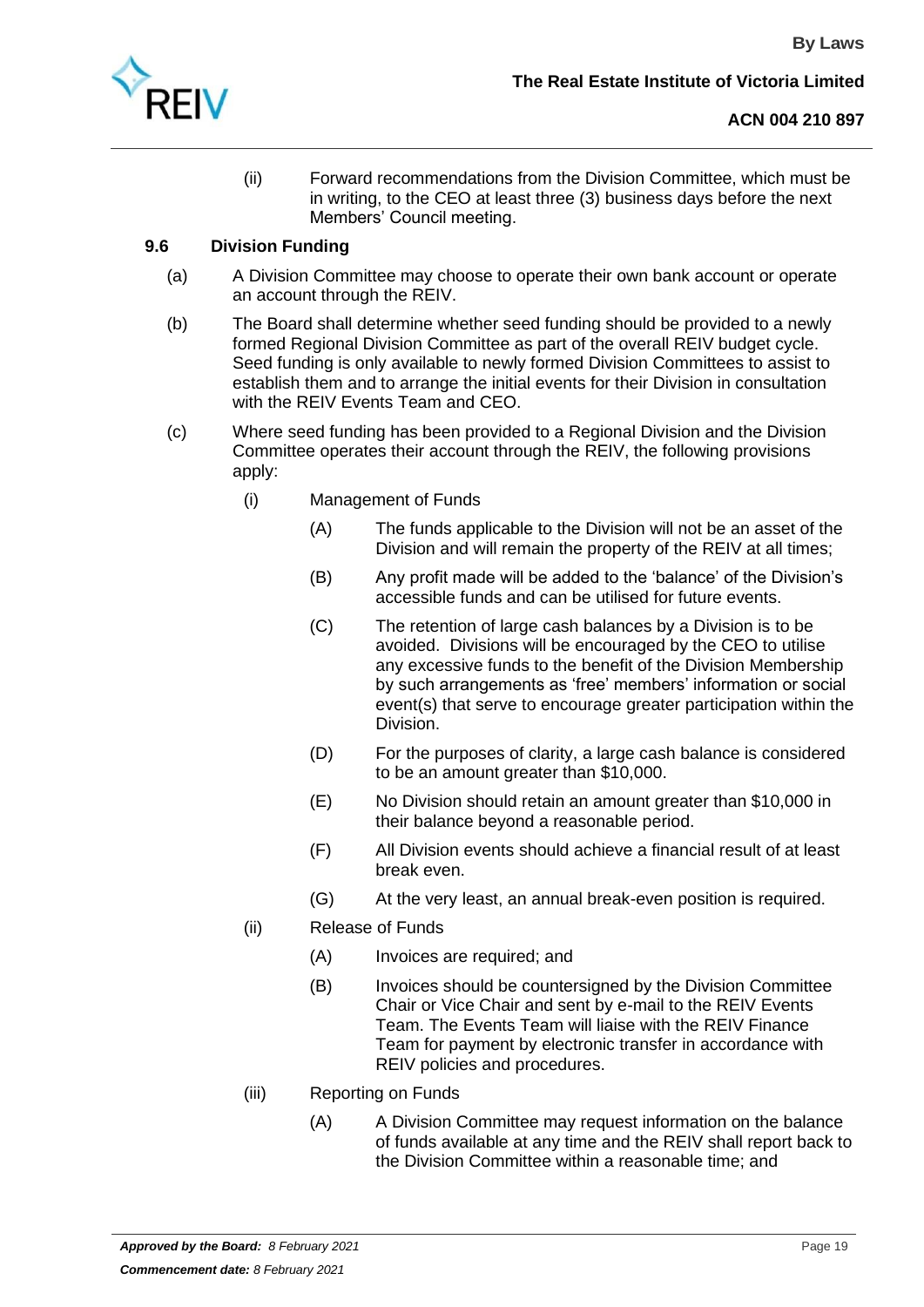

- (B) In any event, a report will be provided to the Division Committee quarterly, with the exact timing to coincide with the preparation of financial reports for the REIV Board.
- (d) Where a Regional Division Committee elects to operate their own bank account, the following provisions apply:
	- (i) Management of Funds
		- (A) The funds applicable to the Division will not be an asset of the Division and will remain the property of the REIV at all times;
		- (B) The Division Committee must appoint a Treasurer;
		- (C) No less than two current Division Committee members must be signatories for the bank account at all times;
		- (D) The retention of large cash balances by a Division is to be avoided. Divisions will be encouraged by the CEO to utilise any excessive funds to the benefit of the Division Membership by such arrangements as 'free' members' information or social event(s) that serve to encourage greater participation within the Division;
		- (E) For the purposes of clarity, a large cash balance is considered to be an amount greater \$10,000;
		- (F) No Division should retain an amount greater than \$10,000 in their balance beyond a reasonable period;
		- (G) All Division events should achieve a financial result or at least break even; and
		- (H) At the very least, an annual break-even position is required.
	- (ii) Reporting on Funds
		- (A) A Division Committee operating its own account must provide to the CEO a full set of bank statements and a Profit and Loss Statement for the financial year July to June prior to the end of July each year;
			- (B) A Division Committee operating its own account must provide to the CEO the most recent bank statement upon request. Where the most recent bank statement is more than two months old, an up-to-date statement is to be requested from the relevant financial institution; and
			- (C) The Division Committee is to notify the CEO of any transaction exceeding \$1,500 within seven (7) days of the transaction occurring and the nature and reason for that transaction (whether it be income or expenditure).
- (e) Partnerships and Sponsorships
	- (i) A Division Committee may seek and establish partnerships and sponsorship with/from local businesses only after verifying with the REIV that by doing so they do not impact on existing or proposed REIV relationships; and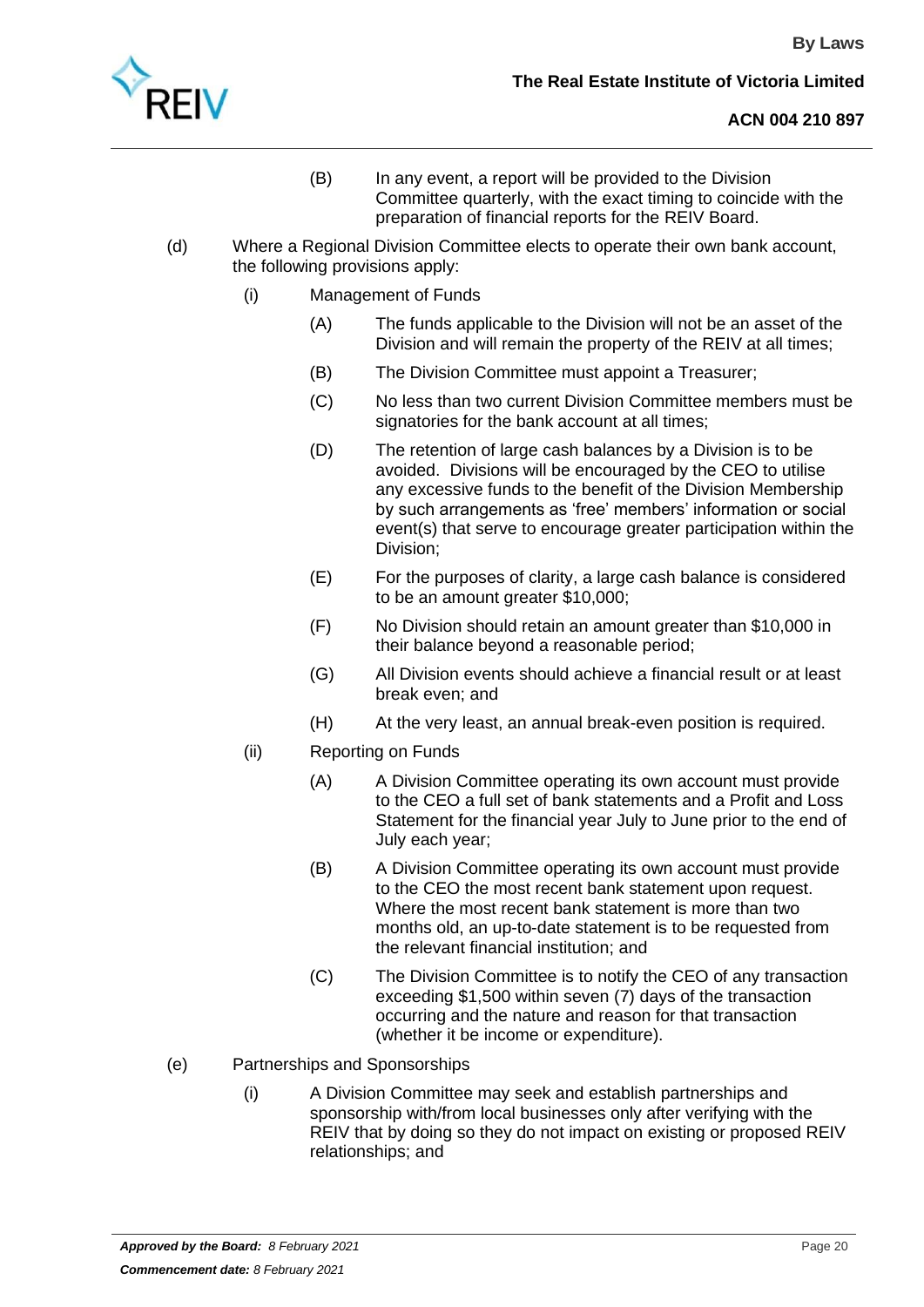(ii) From time to time the REIV may allocate certain amounts to identified Division events where an existing REIV partnership agreement envisages support for such events.

# **9.7 Division Committee Organised Events**

- (a) Division Committees may organise their own events, including venues, catering, speakers and local partnerships/sponsorships in consultation with the REIV Events Team and may request assistance from the REIV in relation to the organisation of such events at any time.
- (b) All Division Committee organised events should be at least cost neutral, unless agreed with the REIV that an event can be provided on a free or subsidised basis where sufficient Division funds are available.
- (c) For all events, Division Committees should consider:
	- (i) The purpose of the event and the outcome to be achieved;
	- (ii) The most appropriate medium (seminar, workshop, breakfast/lunch/dinner etc);
	- (iii) The likely level of interest throughout the Division; and
	- (iv) The target audience including neighbouring Divisions, non-members and other stakeholders relevant to the subject matter.
- (d) The REIV Events Team must be advised in advance of all Division Committee proposed events, regardless of whether they are ultimately organised by the Division Committee or by the REIV Events Team.
- (e) Eligibility for Continuing Professional Development points by event attendees will be dependent on the nature, topic and duration of an event. The REIV Events Team will liaise with the REIV Training Team and advise on the position for each event.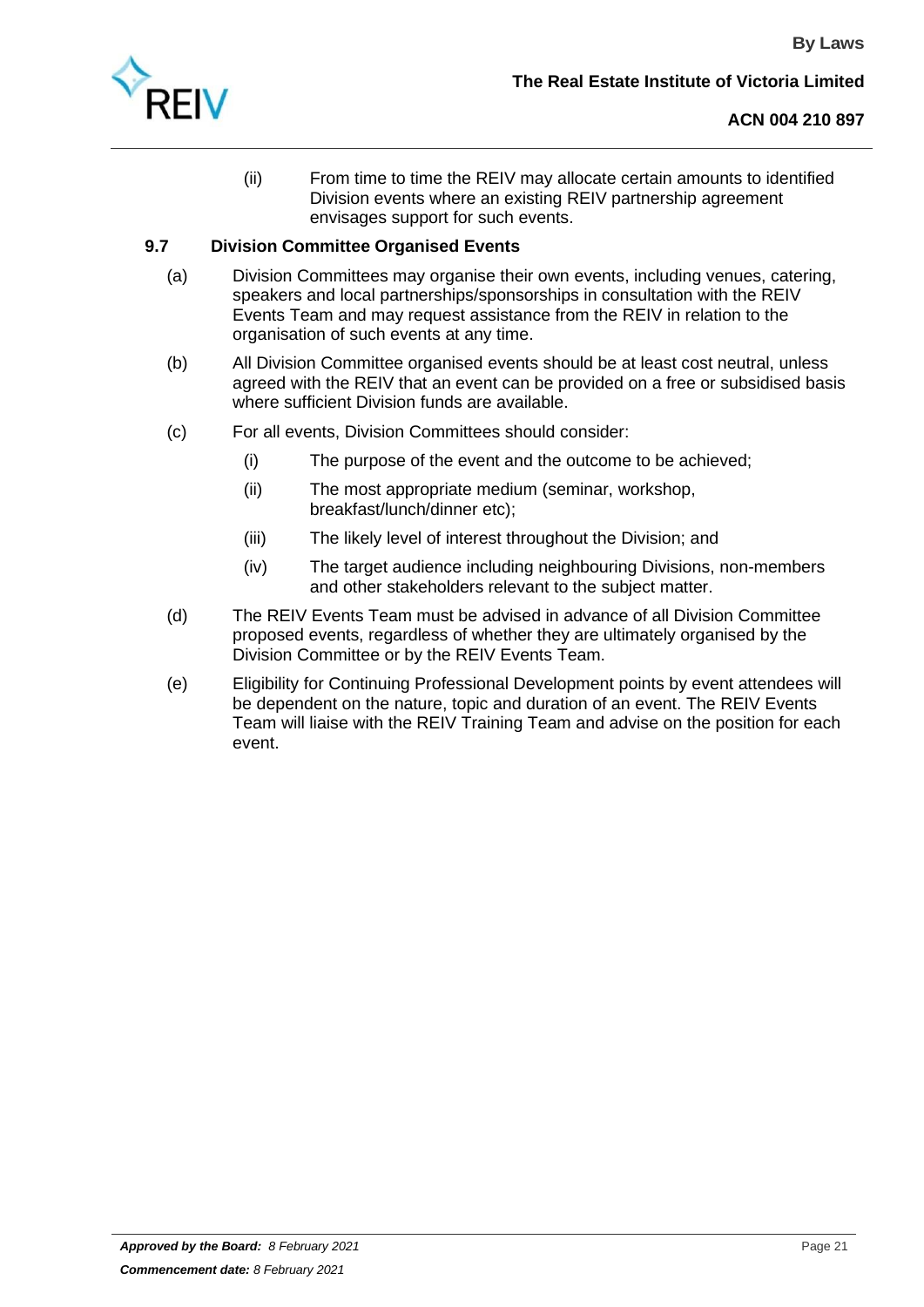

# <span id="page-23-0"></span>**10 Chapters**

#### **10.1 General**

- (a) As provided in **clause 12** of the Constitution, the Board is responsible for determining:
	- (i) the number and name of Chapters based on areas of special interest, and
	- (ii) the functions, powers and duties of Chapters and Chapter Committees.
- (b) Paragraphs [10.2](#page-23-1) to [10.5](#page-23-2) of these By Laws are in addition to the provisions of **clause 12** of the Constitution.

#### <span id="page-23-1"></span>**10.2 Chapters**

From 1 January 2019 the Chapters determined by the Board are:

- (a) Auction;
- (b) Business Brokers;
- (c) Buyers' Agents;
- (d) Commercial & Industrial;
- (e) Owners Corporation;
- (f) Property Management;
- (g) Sales;
- (h) Valuers; and
- (i) New Members

#### **10.3 Chapter Function**

Chapters are real estate special interest groups providing Members with opportunities to engage with like-minded professionals and enabling the REIV to engage with Members on matters of particular relevance to them.

#### **10.4 Chapter Committees**

**Clause 12** of the Constitution provides for the formation of Chapter Committees through biannual calls for expressions of interest from Members by the Board.

#### <span id="page-23-2"></span>**10.5 Chapter Committee Function, Powers and Duties**

#### (a) Chapter Committees:

- (i) Contribute to the development and relevance of REIV product and service offerings by:
	- (A) Highlighting issues and opportunities of particular interest to their Chapter; and
	- (B) Identifying topics and participants for REIV Chapter specific and wider events.

And

- (ii) Provide Subject Matter Expertise (SME) in support of REIV:
	- (A) Advocacy and representation;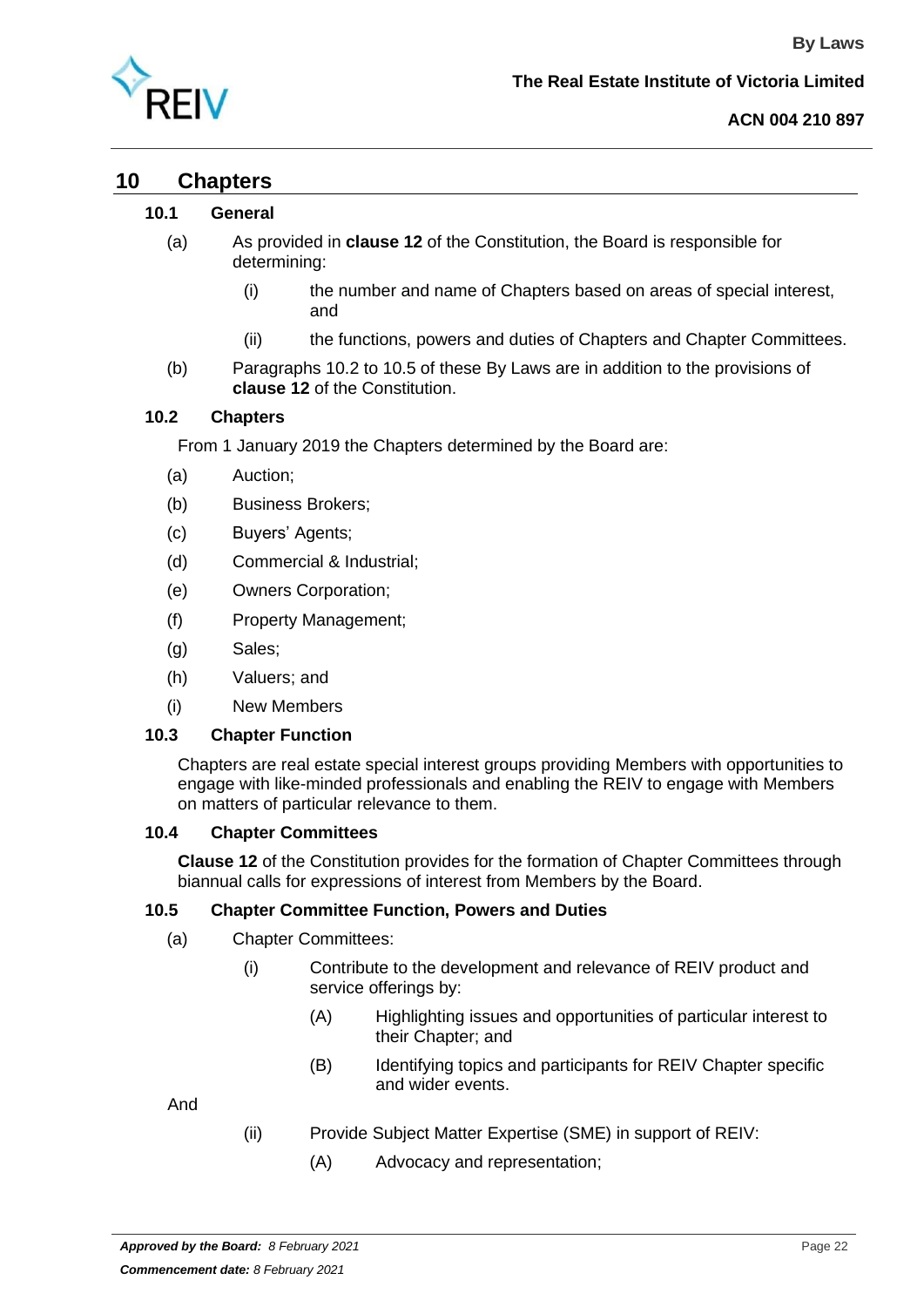

- (B) Training and professional development;
- (C) Good practice; and
- (D) Forms and Guidance.
- (b) Chapter Committee Members are representatives of their special interest group to the REIV and in so doing benefit from:
	- (i) Engaging with their peers;
	- (ii) Sharing their views on issues, challenges, opportunities;
	- (iii) Inputting to the development of REIV services;
	- (iv) Contributing to the development of REIV policy;
	- (v) Playing a part in shaping their specialism, the real estate sector as a whole and REIV services; and
	- (vi) Learning more about their specialism, developments in the wider real estate sector, corporate governance and committee operation amongst other things.
- (c) Chapter Committees have authority to:
	- (i) Appoint a Chair and two Members' Council delegates from among their Licensed committee members;
	- (ii) Make recommendations to the Board via the REIV CEO; and
	- (iii) Request participation of the relevant REIV Manager in discussions on Policy, Events, Forms and Learning and Development.
- (d) Chapter Committees and Chapter Committee Members have no authority to:
	- (i) Engage with third parties (including the Media and Public) on behalf of the Chapter, Chapter Committee or REIV;
	- (ii) Enter into any agreements or contracts;
	- (iii) Commit to expenditure by the REIV;
	- (iv) Direct REIV staff;
	- (v) Determine REIV policy or process on internal or external matters; and
	- (vi) Establish working groups, sub-committees or focus groups without the prior consent of the REIV CEO.
- (e) Chapter Committee Members shall demonstrate exemplary conduct and shall:
	- (i) Treat each other, REIV Management and Staff, REIV Members and external stakeholders with respect, dignity, courtesy and sensitivity;
	- (ii) Not engage in or condone discrimination, sex discrimination, harassment, bullying or occupational violence;
	- (iii) Treat all information provided to the Chapter Committee and discussions as Confidential unless advised otherwise;
	- (iv) Not use information gained through participation in the Chapter Committee for their personal or professional advantage or to the detriment of other Members or the REIV;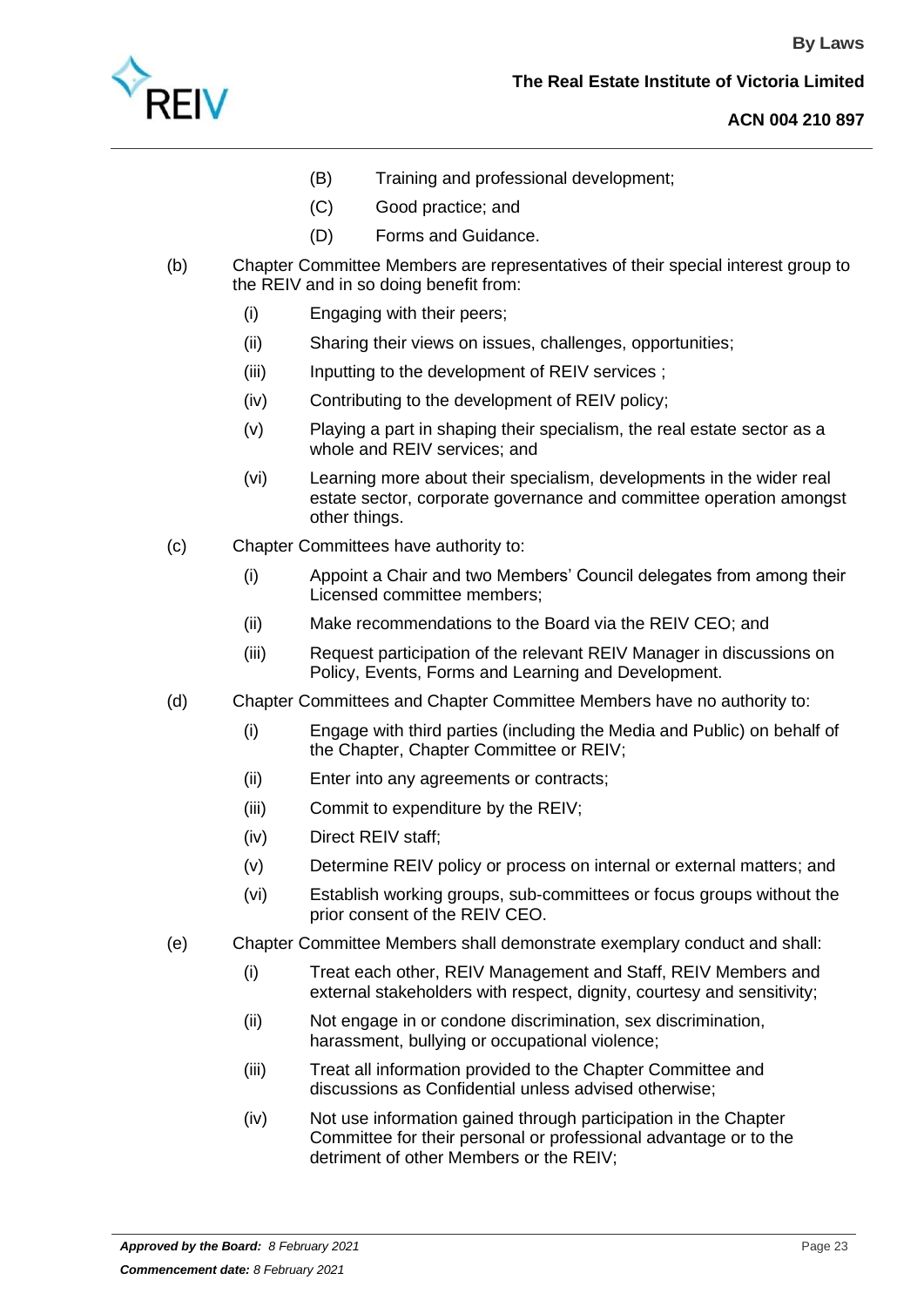

- (v) Not engage in activity that contravenes the Australian Consumer Law and Fair Trading Act 2012;
- (vi) Declare any Conflicts of Interest as they arise and act to ensure that they do not pose a risk to the REIV;
- (vii) Not misuse their position on the Chapter Committee. For example, by using as a platform for pursuit of a personal agenda or presenting themselves to the Media or other external stakeholders as representing the Chapter Committee, Chapter or the REIV;
- (viii) Comply with the Chapter Committee Charter and all applicable REIV policies and processes;
- (ix) Attend Committee meetings and, if unable to attend, send apologies to the Committee Secretary;
- (x) Prepare for meetings and participate fully: listen, contribute positively, keep an open mind, discourage side conversations; and
- (xi) Focus on the REIV's purpose, Mission, Strategy and Strategic Goals and keep the best interests of the REIV and REIV members in mind at all times.
- (f) The Chapter Committee Chair shall:
	- (i) Provide a report to the CEO within fourteen (14) days following the Chapter Committee meeting. The report can be in the form of the minutes; and
	- (ii) Address recommendations from the Committee, which must be in writing, to the CEO who will review, liaise with the Chapter Committee Chair and, where appropriate, ensure that recommendations are presented to the Board for consideration at its next meeting.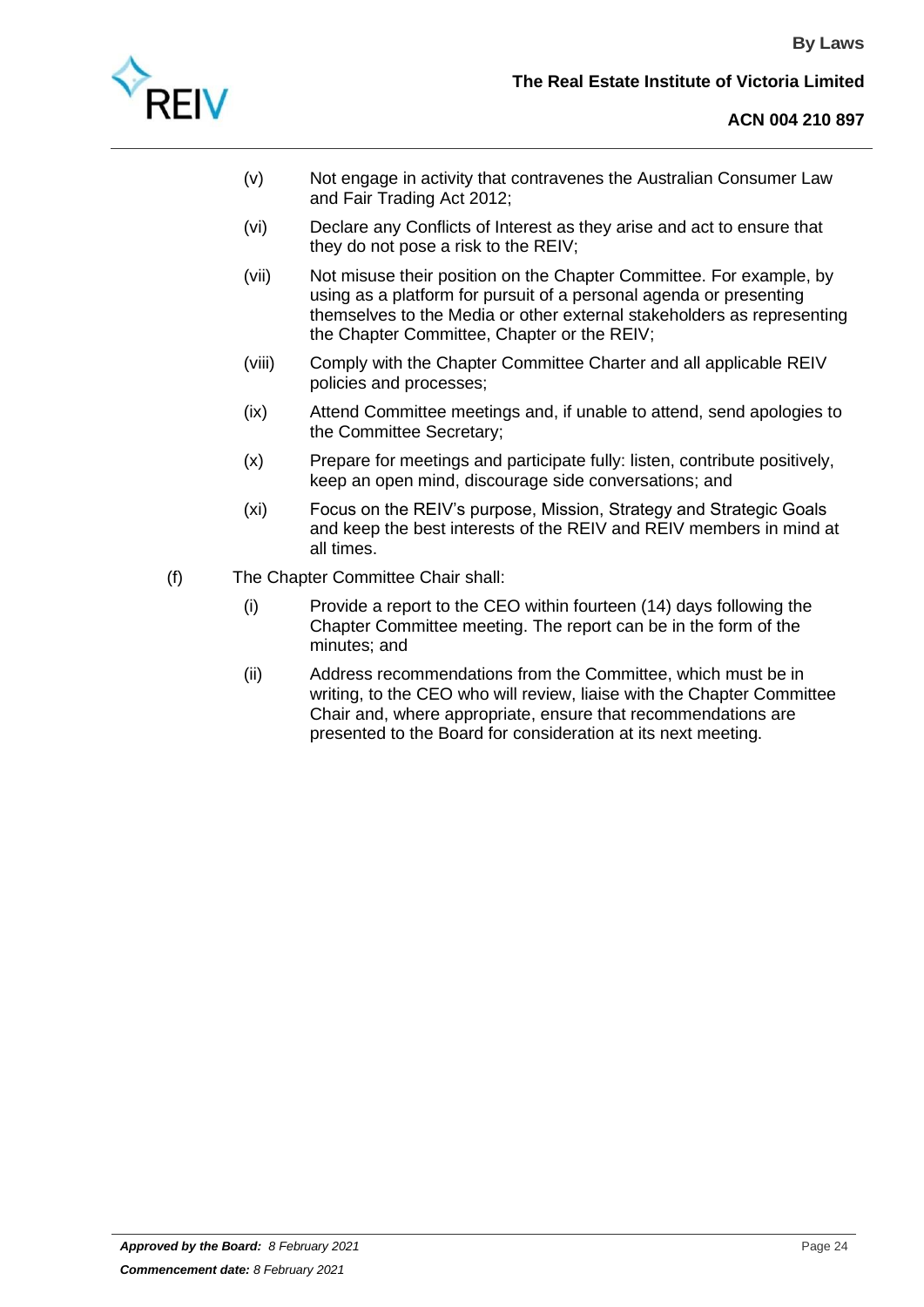

# <span id="page-26-0"></span>**11 Past Presidents' Council**

#### **11.1 General**

(a) As provided in **clause 13** of the Constitution, the Board is responsible for determining the functions, powers and duties of the Past Presidents' Council and may determine the frequency of Council meetings.

#### **11.2 Functions, Powers and Duties**

- (a) The function of the Past Presidents' Council is to provide counsel at the request of the President and to support the President and the Board.
- (b) The Past Presidents' Council is not a committee of management and cannot determine the policy or manage the affairs of the Institute.

#### **11.3 Meetings**

- (a) There shall be no less than two (2) meetings per calendar year at times to be determined by the Board.
- (b) Each meeting will include reports from the President and CEO and reports from the Council's delegates to Members' Council.
- (c) Although not classed as a meeting, there will be an annual Past Presidents' dinner which will be hosted by the Past President who immediately preceded the immediate Past President. If that person is not available, the President shall select another Past President who will be in attendance to host the dinner.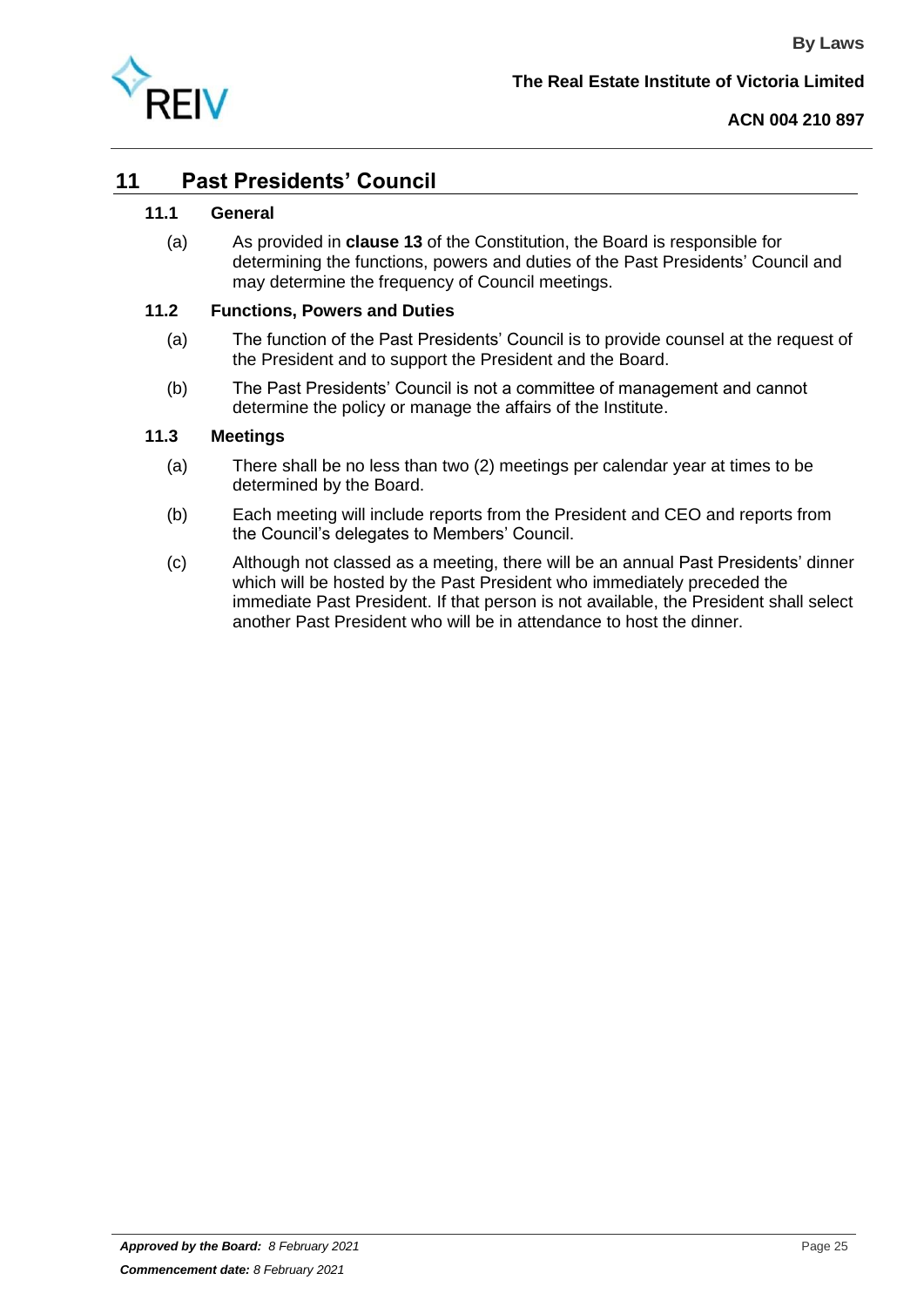

# <span id="page-27-0"></span>**12 Members' Council**

#### **12.1 General**

(a) As provided in **clause 14** of the Constitution, the Board is responsible for determining the functions, powers and duties of the Members' Council, the appointment of the Council Chair and Vice Chair and in which months meetings of the Council shall be held.

#### **12.2 Functions, Powers and Duties**

#### **Function**

(a) The function of Members' Council is to provide for the exchange of information as part of the Institute's Member engagement strategy and to support the achievement of the Objects as set out in the Constitution and the Mission and Strategic Objectives as determined by the Board.

#### **Powers**

- (b) Members' Council is not a committee of management and cannot determine the policy or manage the affairs of the Institute.
- (c) Members' Council may forward recommendations to the CEO for consideration by the Board, and the Board shall not be bound by such recommendations.

#### **Duties**

- (d) The duties of the Board and Management are to:
	- (i) Inform delegates about progress with the achievement of the strategic plan, priority projects, policy developments and media profile; and
	- (ii) Seek feedback from delegates on behalf of their Committee or Council on any matters alerted to Division and Chapter Committees and Past Presidents' Council by their Committee or Council Members or by the CEO in advance of the Members' Council meeting.
- (e) The duties of Delegates are to:
	- (i) Represent their respective Division or Chapter Committee or the Past Presidents' Council;
	- (ii) Inform the meeting of those particular opportunities and/or challenges presenting in their geographic or specialist community;
	- (iii) Raise questions and suggestions at a Meeting as discussed and agreed by their respective Division or Chapter Committee or the Past Presidents' Council;
	- (iv) Raise questions and suggestions that have arisen from their respective Division or Chapter Committee or the Past Presidents' Council with the CEO in advance of Members' Council Meetings for the CEO to determine and advise whether the matter will be addressed by the Board, President, CEO, management or raised for discussion at Members' Council; and
	- (v) Report back to their respective Division or Chapter Committee or the Past Presidents' Council and take forward any requests of delegates arising from Members' Council meetings.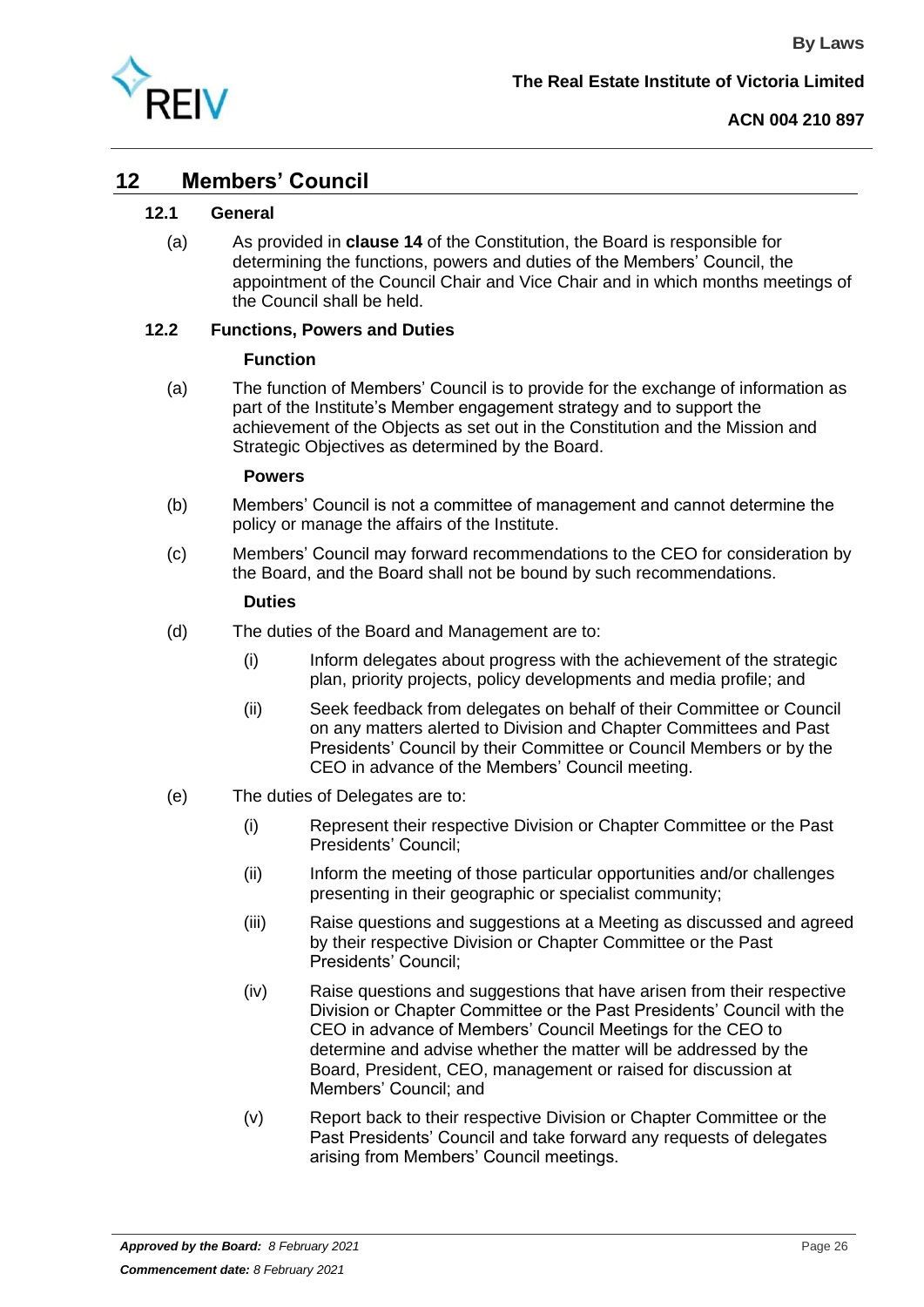

# **12.3 Chair and Vice Chair**

The Senior Vice President and the Vice President shall be the Members' Council Chair and Vice Chair respectively.

# **12.4 Delegates**

- (a) Directors
	- (i) **Clause 14.1(a)(iv)** of the Constitution provides that all Elected Directors are members of Members' Council.
	- (ii) The Office Bearers shall attend each meeting of Members' Council where possible.
	- (iii) All other elected Directors shall attend no less than four (4) meetings of Members' Council in each 12 month period from 1 October to 30 September and Additional Directors shall be permitted to attend meetings of Members' Council at their discretion.
- (b) Division and Chapter Committee and Past Presidents' Council Delegates
	- (i) Such delegates shall be as appointed by each Committee/Council in accordance with the relevant **clause 11.3, 12.3(f) or 13(d)** of the Constitution, except in the circumstances described in **clause 14.3(g)**, when the Board shall appoint another delegate to fill the vacancy for the remainder of the former delegate's term of office.

#### **12.5 Meetings**

- (a) The six (6) meetings of Members' Council in each calendar year shall be in February, April, June, August, October and November, with the last to coincide with the Annual General Meeting, unless determined otherwise by the Board.
- (b) Each meeting shall include reports from the President and CEO, reports from the delegates where there are matters to report and consideration of any other items at the discretion of the Chair.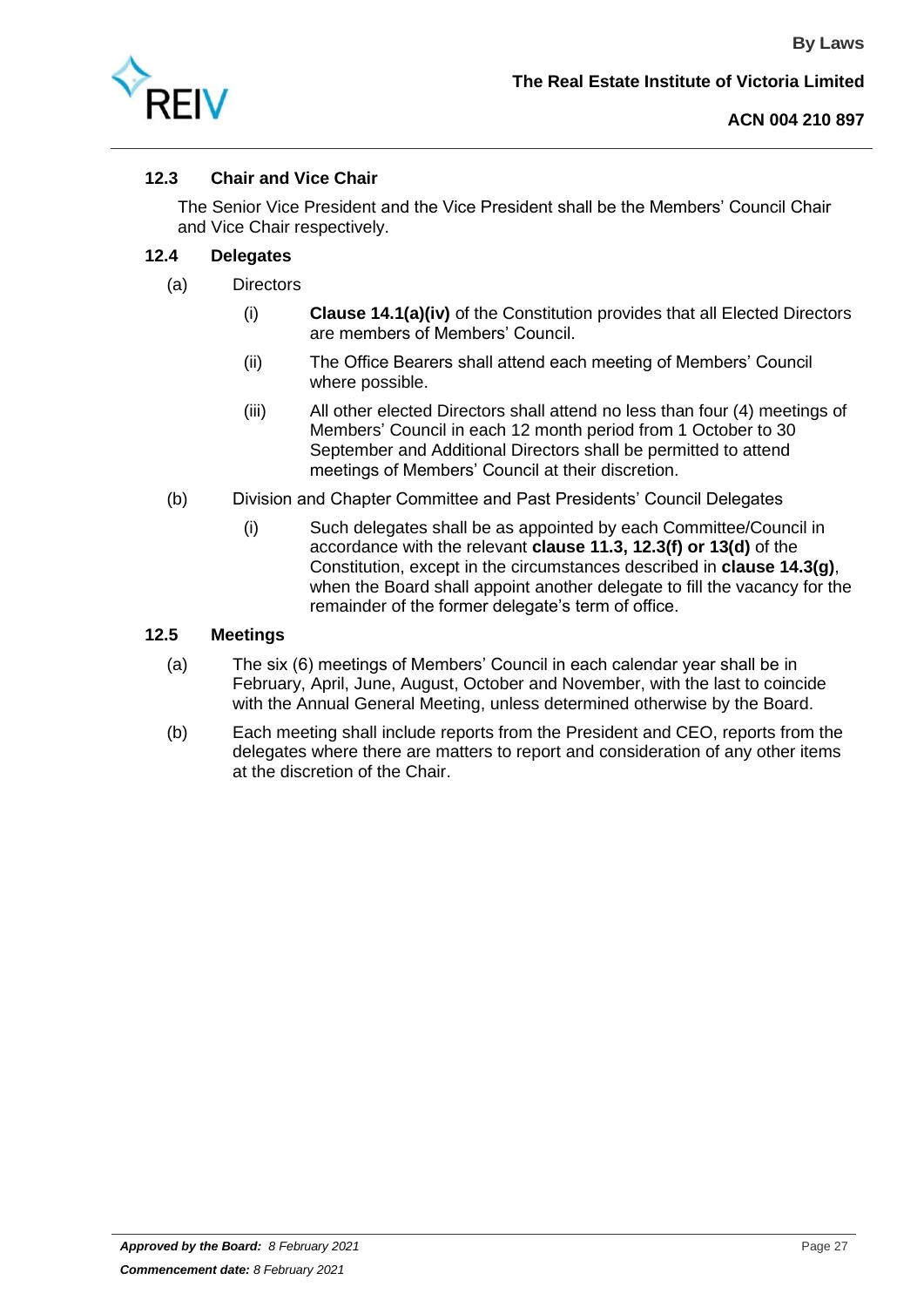

# <span id="page-29-0"></span>**13 Elections**

#### **13.1 General**

- (a) Pursuant to **clause 15.1(b)(i**) of the Constitution, the Board has determined, unless they decide otherwise, that elections of Directors and elections of Division Committee members shall be conducted by electronic means.
- (b) Elections shall be overseen by the Returning Officer, and in their absence, by the Deputy Returning Officer and unless the Board determines otherwise for a specific election, the Returning Officer shall be the CEO and the Deputy Returning Officer shall be the Chief Operating Officer or such other Senior Manager appointed by the Board on the recommendation of the CEO.
	- (c) As provided by **clause 15.1(b)(ii)** of the Constitution, the Board has established the following procedures for the proper conduct of all elections conducted by electronic means.

#### **13.2 Key Principles**

- (a) Elections for Directors shall be held annually, unless no positions fall vacant in that year.
- (b) Elections for Division Committee members shall be held every two years.
- <span id="page-29-1"></span>(c) Voting Members eligible to nominate in accordance with **clause 8.1** for Directors and **clause 11.3** for Division Committee members, shall be those on the REIV Register of Members fifteen (15) days before the date on which nominations open.
- (d) The roll of Voting Members shall be updated to correct any errors until the one (1) day prior to vote opening. Errors include changes to contact details, resignations, suspensions and terminations that have taken effect and new admissions within the relevant period.
- (e) For Director elections, Voting Members in the Metropolitan Zone can nominate and vote only in elections for Directors from the Metropolitan Zone and Voting Members in the Regional Zone can nominate and vote only in elections for Directors from the Regional Zone.
- (f) For Division Committee member elections, Voting Members can nominate and vote only in the election of Division Committee Members in the Division of which they are themselves a Member.
- (g) The email address recorded for each Voting Member for the serving of Notices shall be used for all aspects of the election process.
- (h) It is the responsibility of each Member to ensure that their email address is up to date.
- (i) The specific timetable for each election shall be determined by the Board on the recommendation of the Returning Officer.

#### **13.3 Nominations**

- (a) The Returning Officer shall cause a notice of an election, nomination form, position description, eligibility requirements and any other supporting information to be issued to Voting Members by email or through an online voting system and published on the REIV website:
	- (i) In June for Director Elections; and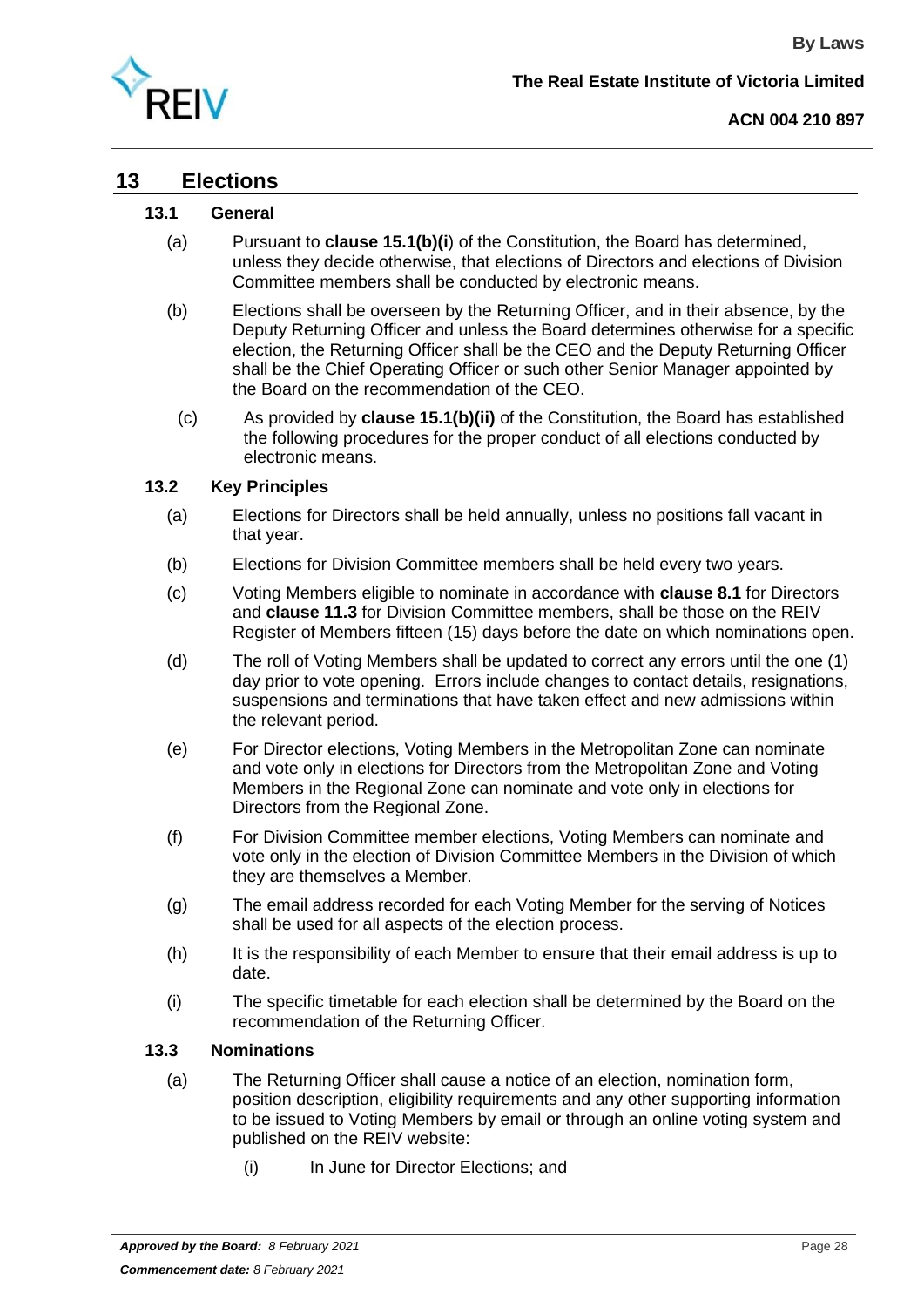

- (ii) In October of an election year for Division Committee member elections.
- (b) Nominations must be made using the Nomination Form provided by the Returning Officer or an equivalent form through an online voting system.
- (c) The Nomination Form or equivalent shall include:
	- (i) The closing date and time for receipt of nominations, after which nomination forms will not be accepted;
	- (ii) The position;
	- (iii) The name and REIV Member Number of the nominee;
	- (iv) The name and REIV Member Number of each of the proposer and seconder;
	- (v) Declarations by the proposer and seconder that they are eligible to vote;
	- (vi) A declaration by the nominee both that they are eligible to be elected and accept the nomination; and
	- (vii) Where nomination forms are to be emailed to the Returning Officer (rather than submitted through an online voting system):
		- (A) the dated signatures of each of the proposer, seconder and nominee; and
		- (B) the email address to which nomination forms must be returned.
- (d) The closing date for the receipt of Nomination Forms by the Returning Officer shall be no less than fourteen (14) days and no more than thirty (30) days after nominations opened.
- (e) A Nomination may be withdrawn at any time before the position is declared elected.
- (f) All Nominations shall be reviewed by the Returning Officer to ensure as far as is reasonable that they are valid. If any nomination is found to be defective, the Returning Officer shall notify the nominee of the defect and where it is practicable to do so, give the nominee the opportunity to remedy the defect within seven (7) days from the date and time on which the notice of a defect was served.
- (g) A Nomination is not capable of remedy if the nominee does not satisfy the eligibility requirements for the respective position at the date specified in paragraph [13.2\(c\)](#page-29-1) of these By Laws.
- (h) In the event that there are more than the required number of valid Nominations for a position, an election will be held.
- (i) For the election of Directors, in the event that:
	- (i) the required number of valid nominations only are received for a position; or
	- (ii) less than the required number of valid nominations are received for a position,

the nominee(s) will be declared elected and any vacancies shall be treated as casual vacancies and be rectified in accordance with **clause 8.4** of the Constitution.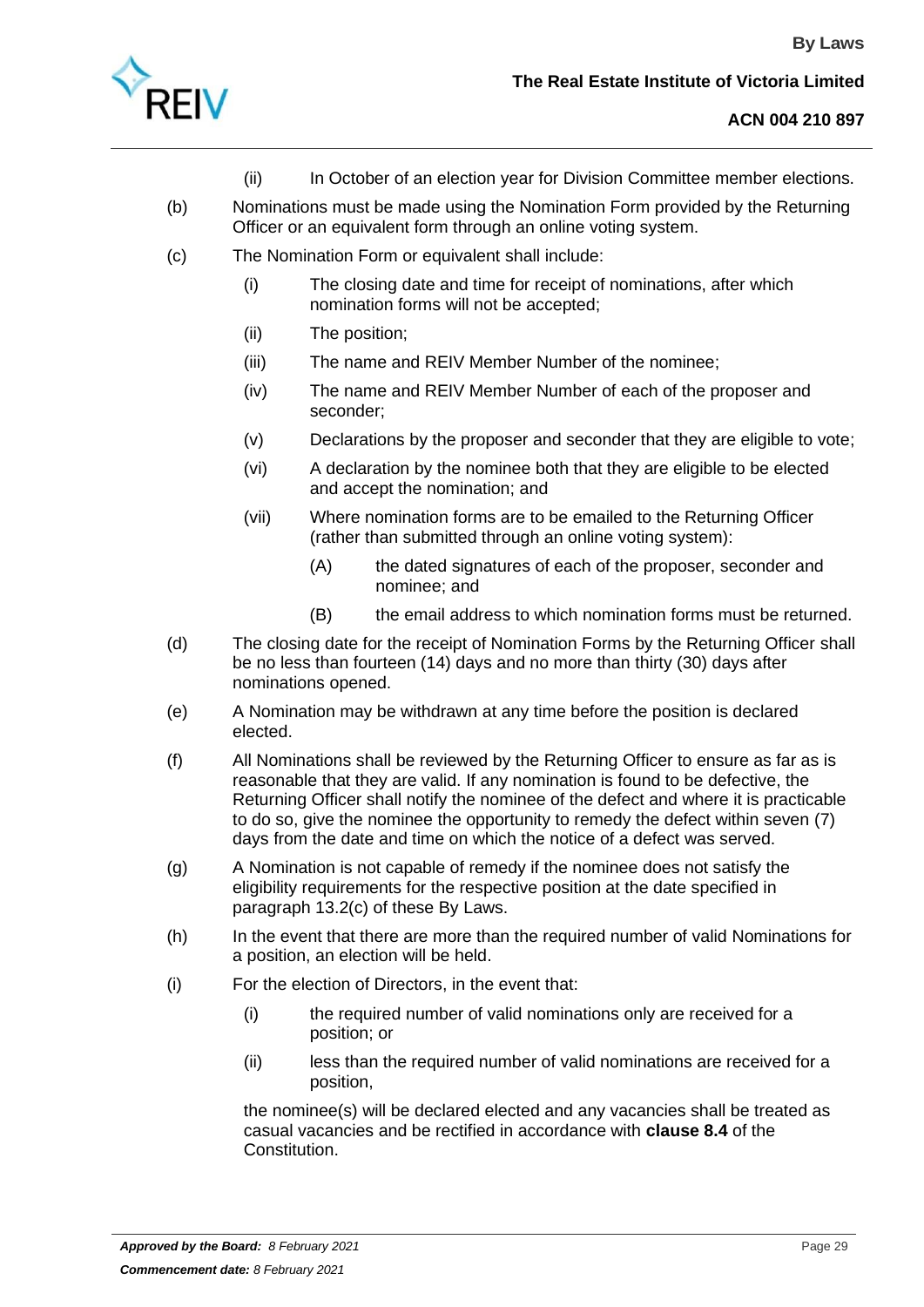

- (j) For the election of Division Committee members,
	- (i) In the event that:
		- (A) the required number of valid nominations only are received for a Division Committee; or
		- (B) at least two (2) and less than eight (8) valid nominations with no less than two being Licensed Members are received for a Division Committee,

the nominee(s) will be declared elected.

- (C) a Division Committee is capable of being formed but has only two (2) members, the Board may, at their discretion, appoint up to two (2) further members.
- (D) less than two (2) valid nominations are received for a Division Committee, a Division Committee will not be formed for that Division.

#### **13.4 Election**

- (a) All elections will be conducted using an online voting system and supported by communications from the Returning Officer.
- (b) The online voting system will provide for a secret ballot and will:
	- (i) Enable votes to be cast by smart phone, tablet, laptop or computer;
	- (ii) Rotate the order in which the names of the nominees appear each time a vote is cast;
	- (iii) Require voters to cast the prescribed number of votes;
	- (iv) Prevent duplicate voting;
	- (v) Issue reminders to those who have not yet cast their votes during the voting period;
	- (vi) Identify to the Returning Officer the number of people who have voted and total votes cast at any time during the voting period, but will not identify to the Returning Officer who has voted or how they have voted or the numbers of votes cast for individual candidates during the voting period;
	- (vii) Provide the Returning Officer with the total number of voters, total number of votes cast and the total number of votes for each candidate when voting has closed, but will not identify who voted or how they voted; and

#### (viii) Include:

- (A) the closing date and time for receipt of votes;
- (B) how votes are to be cast;
- (C) a description of the positions to be filled; and
- (D) the names, profiles and photographs for each nominee, with the profiles and photographs to be in a form prescribed by the Board.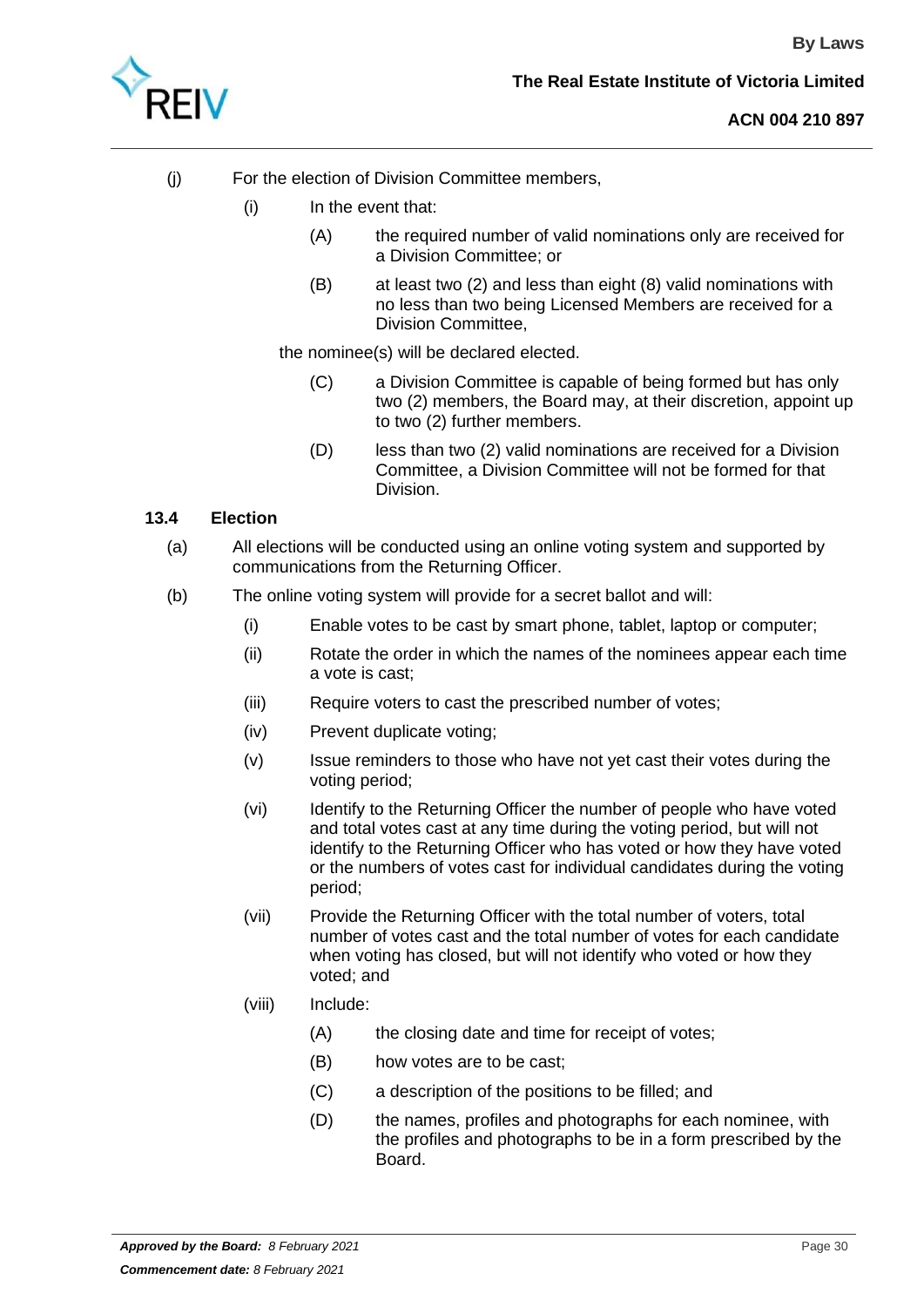

- (c) The nominees who receive the greatest number of votes must be progressively elected until all positions are filled.
- (d) If there is a tie, the Returning Officer shall draw by lot which of the tied candidates will fill the relevant position.
- (e) The Returning Officer shall advise individual candidates, the Board and Members of the outcome of the election supported by the details generated by the online system on the total number of votes cast and the total votes for each candidate.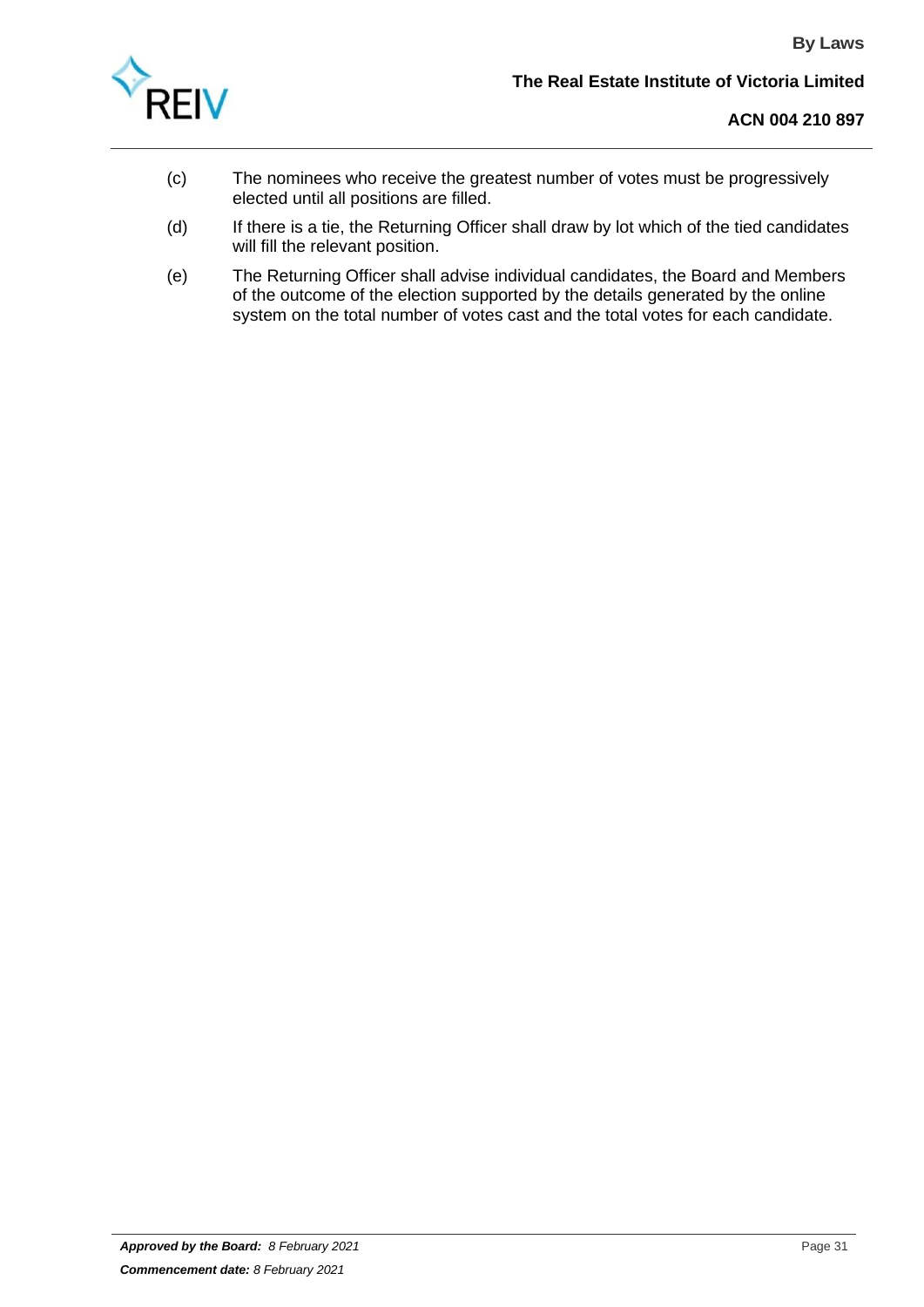

# <span id="page-33-0"></span>**14 Discipline and Member Disputes**

## **14.1 General**

Pursuant to **clauses 2.2(i), 8.8(b)(ii) and 8.8(b)(vii)** of the Constitution, the Board has established procedures to provide for:

- (a) The consistent, transparent and equitable management of those matters specified in **clauses 3.9(b), 6.3(j) and 6.4** that could result in disciplinary action against a Member;
- (b) Alternative sanctions to fines in addition to or instead of suspension or termination of membership, given that the Institute has no legal authority to impose a fine as currently provided in **clause 6.5**; and
- (c) The facilitation of disputes between Members.

## <span id="page-33-1"></span>**14.2 Disciplinary Action**

- (a) Disciplinary action may be instigated where a Member:
	- (i) May satisfy one or more of the grounds for suspension or termination in **clause 6.4**;
	- (ii) Has not provided documents required by the Board to be supplied to the CEO within 14 days of being notified of such a requirement as provided by **clause 3.9(b)** and paragraph 6(c); or
	- (iii) Has ceased to satisfy an eligibility requirement or other membership qualification pursuant to **clause 6.3(j).**

# **14.3 Disciplinary Committee**

The Board shall establish a Disciplinary Committee to consider such matters that fall within scope of paragraph [14.2](#page-33-1) and are referred to it under the Disciplinary Procedure, to make recommendations to the Board where the Committee is of the opinion that suspension or termination are appropriate, to make decisions on lesser sanctions than termination or suspension in accordance paragraph [14.4](#page-34-0) and to report to the Board on all other matters where the Committee has determined that sanctions should not be applied.

- (a) Composition and Chair
	- (i) The Disciplinary Committee shall have four (4) members all of whom shall be independent of the Member whose case is being considered and of which:
		- (A) One shall be an independent Additional Director who will Chair the Committee;
		- (B) One shall be a Director who is not an Office Bearer; and
		- (C) Two shall be Members invited by the Chair.
- (b) Voting

All recommendations and decisions shall require a 75% majority and the Chair shall not have a casting vote.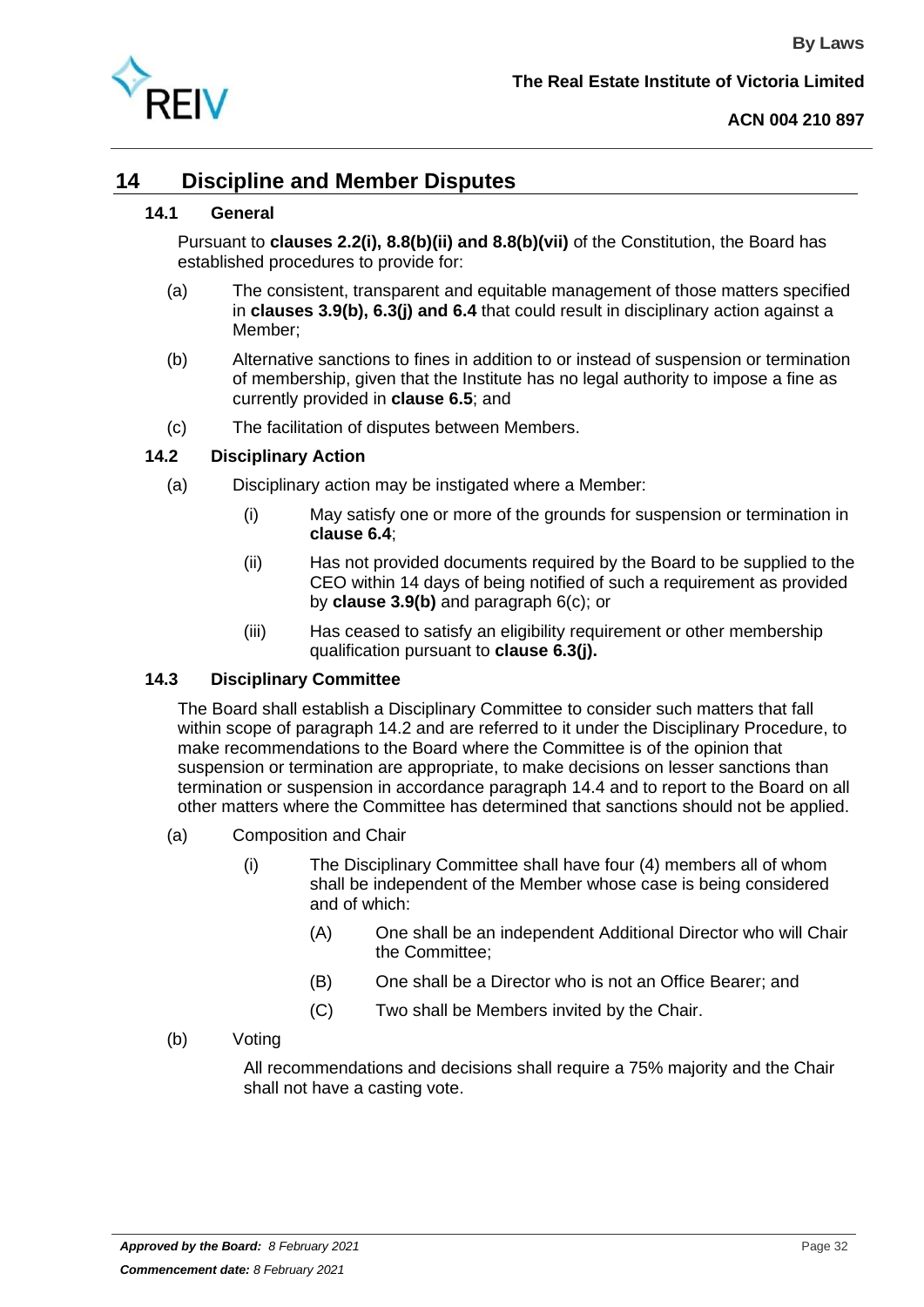

# (c) Charter

Further details regarding the function, powers and administration of the Committee shall be set out in a Committee Charter approved by the Board.

# <span id="page-34-0"></span>**14.4 Sanctions**

- (a) The sanctions available are:
	- (i) reprimand the Member;
	- (ii) require the Member to undertake such training and in such time period as the Board determines;
	- (iii) suspend the Member from membership of the Institute for a specified period; and
	- (iv) expel the Member from the Institute.

#### <span id="page-34-1"></span>**14.5 Disciplinary Procedure**

- (a) Concerns about the behaviour or circumstances of a Member as defined in **clause 6.4** of the Constitution may be notified in writing to the CEO by a Voting Member, in which case the notifying Member should, to the extent reasonably possible, provide detailed particulars of the alleged behaviour/circumstances to the CEO including:
	- (i) A description of the alleged behaviour/circumstances;
	- (ii) Details of the person or persons involved or who may be affected by the alleged behaviour, including any non-Members;
	- (iii) Details of each time and date on which the alleged behaviour is said to have occurred;
	- (iv) Details or copies of any relevant documents which evidence or otherwise support the occurrence of the alleged behaviour/circumstances; and
	- (v) Such further information as is reasonably requested by the CEO.
- (b) If the CEO receives notification from a Voting Member of any alleged behaviour or circumstances of a Member that may constitute behaviour/circumstances in respect of which the provisions of **clause 6.4** of the Constitution could apply, or if the CEO otherwise becomes aware of behaviour/circumstances in respect of **clauses 6.4, 3.9(b) or 6.3(j)**, then the following paragraphs apply:
	- (i) The CEO will take such steps to investigate the alleged behaviour/circumstances as are deemed reasonable in the circumstances by the CEO. The CEO will notify the Board and the Disciplinary Committee of any investigations commenced.
	- (ii) The CEO will engage with the Member about which concerns have been raised, or the CEO has otherwise become aware, to ascertain further information that the CEO considers relevant to the investigation.
	- (iii) Where the alleged behaviour/circumstances relate to a matter that is known to be the subject of investigation by the Licensing Authority and/or legal action and/or investigation by police or other authorities (External Action), or such External Action becomes known to the CEO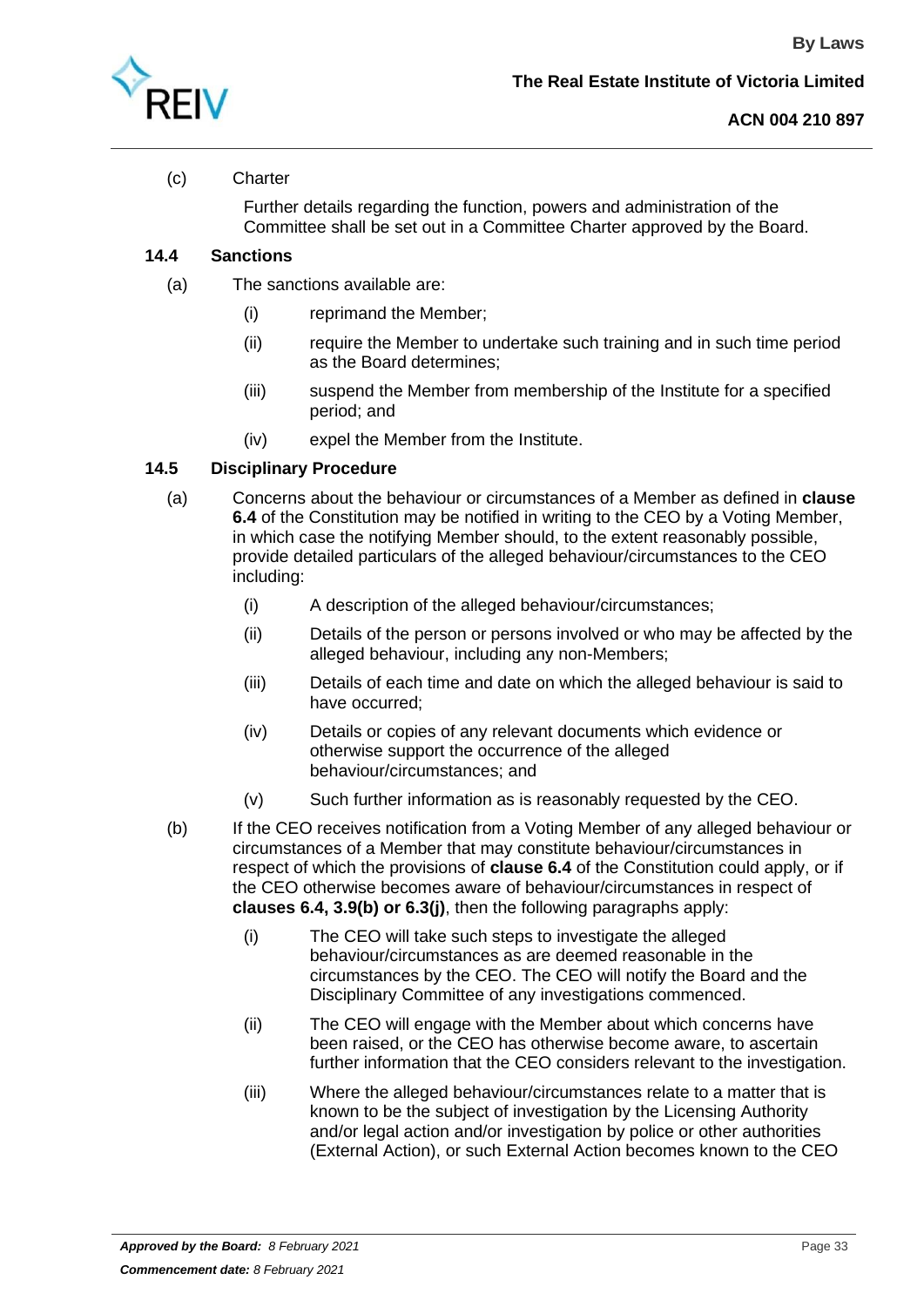

during their investigation, the CEO shall put the Member on notice that the Institute is aware of the External Action and may:

- (A) Continue the Institute's investigation and disciplinary procedure hereunder, despite the External Action; or
- (B) Cancel or suspend the Institute's investigation and disciplinary procedure hereunder in which case the CEO must notify the Member that the disciplinary procedure of the Institute may be recommenced at a later time, before or after the outcome of External Action is known; or
- (C) Take such other action as is deemed reasonable in the circumstances.
- (iv) The CEO will prepare a report to the Disciplinary Committee setting out the CEO's opinion/findings of:
	- (A) the nature and extent of the alleged behaviour/circumstances;
	- (B) the steps taken to investigate the alleged behaviour/circumstances and any relevant findings;
	- (C) the response, if any, provided by the Member about which concerns have been raised;
	- (D) any documents or evidence substantiating or contradicting the alleged behaviour/circumstances;
	- (E) whether the CEO believes the concerns about the Member's alleged behaviour/circumstances are founded and, if so, which of **clause 6.4. 3.9(b) or 6.3(j)** applies or may apply;
	- (F) the CEO's recommendation as to any appropriate action or sanction; and
	- (G) any other matter the CEO considers relevant to the Committee's further consideration and determination.
- (v) If the CEO reports to the Committee that the concern about the alleged behaviour/circumstances is not founded then the Committee will determine whether or not to take any further action and if the Committee determines that no further action is to be taken will, via the CEO, notify the Member about which the concern had been raised.
- <span id="page-35-0"></span>(vi) If the CEO reports to the Committee that the concern is founded, or the Committee determines that further consideration is required, the Committee through the CEO will notify the Member of the matters set out in the CEO's report and invite the Member to present to the Committee in response. The Member may choose whether they present to the Committee in person, by written submission in advance and in person, or by written submission only.
- (vii) Presentation by the Member to the Committee shall be no less than ten (10) days and no more than thirty (30) days following the notification to the Member referred to in paragraph [14.5\(b\)\(vi\).](#page-35-0)
- (viii) Immediately following presentation by the Member, the Committee shall, in the absence of the Member, consider the Member's submission and the CEO's report and determine whether: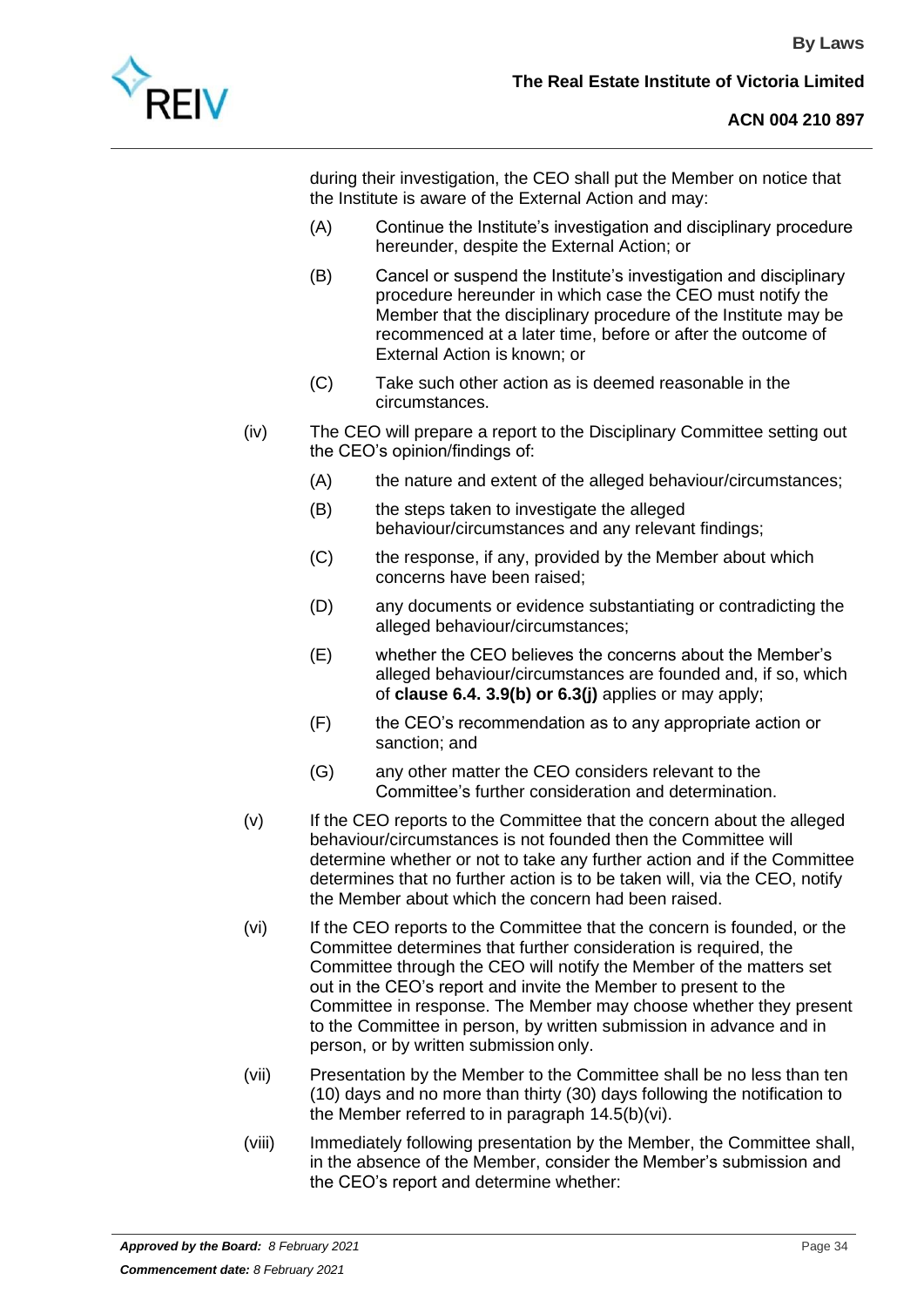

- (A) The Committee is of the opinion that the behaviour/circumstances of the Member constitute such behaviour/circumstances as described in **clause 6.4. 3.9(b) or 6.3(j)** of the Constitution; and if so
- (B) whether the Committee is of the reasonable opinion that such behaviour/circumstances has been persistent or is a single act which is of a serious nature; and if so
- (C) whether any sanction is to be applied in accordance with paragraph [14.4.](#page-34-0)
- (ix) Where the Committee is of the opinion that a reprimand and/or training, but not suspension or termination should be applied, the Committee shall determine the nature of the sanction and the Committee Chair shall advise the Member within three (3) business days of the decision and shall advise the Board and the CEO.
- (x) Where the Committee is of the opinion that suspension or termination should be applied, the Committee Chair shall make a recommendation to the Board supported by the minutes of the Committee meeting and the reports and submissions considered by the Committee. The Board shall consider the matter at their next Board meeting and determine by special resolution (rounded up) whether to support the Committee's recommendation and the President shall advise the Member of the Board's decision in writing within three (3) business days.
- (xi) Decisions of the Board and the Disciplinary Committee relating to any disciplinary matters shall not be published.
- (c) If a notification is made to the CEO by a Member, alleging that another Member has engaged in concerning behaviour, and it is reasonably determined that the notification was frivolous, malicious or vexatious, then the CEO will consider whether (and may decide that) the behaviour of the notifying Member in making the allegation is of itself behaviour that warrants that the Disciplinary Procedure be applied to the Member who raised the concern.
- (d) The CEO may delegate all or any part of the CEO's duties or obligations relating to any notification, investigation or reporting of concerns about Member behaviour under paragraph [14.5.](#page-34-1)

# **14.6 Member to Member Disputes**

- (a) Pursuant to **clause 8.8(b)(vii)** of the Constitution, the Board has established a procedure to facilitate the resolution of disputes, as defined in the definitions that form part of these By Laws, between members, except where the disputes:
	- (i) Have arisen through a clear breach of applicable regulations; or
	- (ii) Relate to employment and/or other workplace related matters; or
	- (iii) Relate to matters that are subject to the disciplinary procedure until the disciplinary procedure has been completed; or
	- (iv) Any other matter that the CEO determines to be inappropriate for Institute intervention.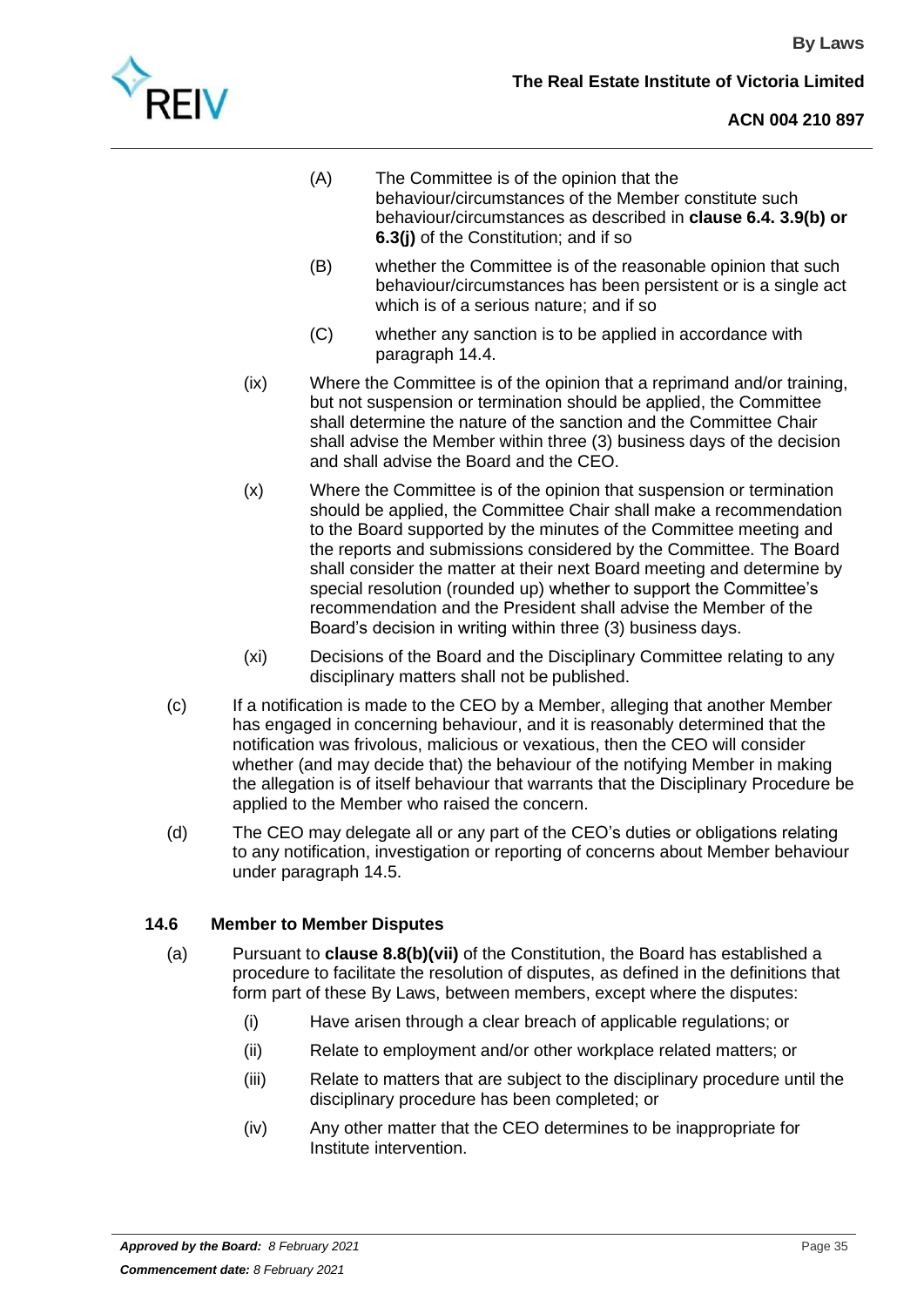

- (b) Disputes may only be raised with the Institute where the parties are both current Institute Members.
- (c) The Member raising the dispute shall submit a request to the CEO in the required form including a detailed description of the dispute.
- (d) Upon notification of a dispute, the CEO may seek further information from the Member raising the dispute.
- (e) Once the CEO is satisfied with the information provided by the Member raising the dispute, the CEO will cause a representative of the Institute to engage with the other party(ies) to:
	- (i) inform them that notice of a dispute has been submitted to the Institute that relates to them; and
	- (ii) assist the parties to attempt to resolve the dispute to the mutual satisfaction of the parties.
- (f) As a part of the Member to Member dispute process, the CEO may exercise discretion to invite the Members in dispute to attend at the offices of the Institute or by videoconference to meet on a formal or informal basis, with or without a representative of the Institute or for the parties to make submissions or to put forward proposals in writing for communicating to the other party(ies).
- (g) If a dispute so referred is not resolved to the satisfaction of any party to the dispute within thirty (30) days of its being referred, then that party may require the dispute to be referred to mediation before a mediator appointed by mutual agreement of the parties, and in the absence of mutual agreement to a mediator nominated by the CEO in which case:
	- (i) the mediation will be conducted on a confidential and without prejudice basis and on such other terms as the mediator requires;
	- (ii) the costs of the mediation will be borne equally by the parties and must be paid in advance of the mediation taking place; and
	- (iii) any agreement reached by the parties at mediation to resolve the dispute will be between the parties and unless approved in writing by the CEO shall not bind the Institute.
- (h) Where a dispute is referred to mediation, the parties to the dispute are obliged to participate and failure to do so will constitute a breach of the By Laws and may result in disciplinary action in accordance with paragraph [14.2](#page-33-1) of these By Laws.
- (i) If a dispute referred to mediation remains unresolved, whether because one party neglected or refused to participate or in the reasonable opinion of the mediator the dispute would not be settled through mediation and the mediator had advised the parties to this effect, one or both parties may apply to the Institute for the dispute to be referred to arbitration.
- (j) The arbitrator shall be appointed by mutual agreement of the parties either independently or from a list of qualified arbitrators provided by the Institute and in the absence of mutual agreement within fourteen (14) days of the application being made to the Institute or within fourteen (14( days of being provided with a list by the CEO, whichever is later, in which case:
	- (i) the arbitration shall be conducted in accordance with the terms of the Commercial Arbitration Act;